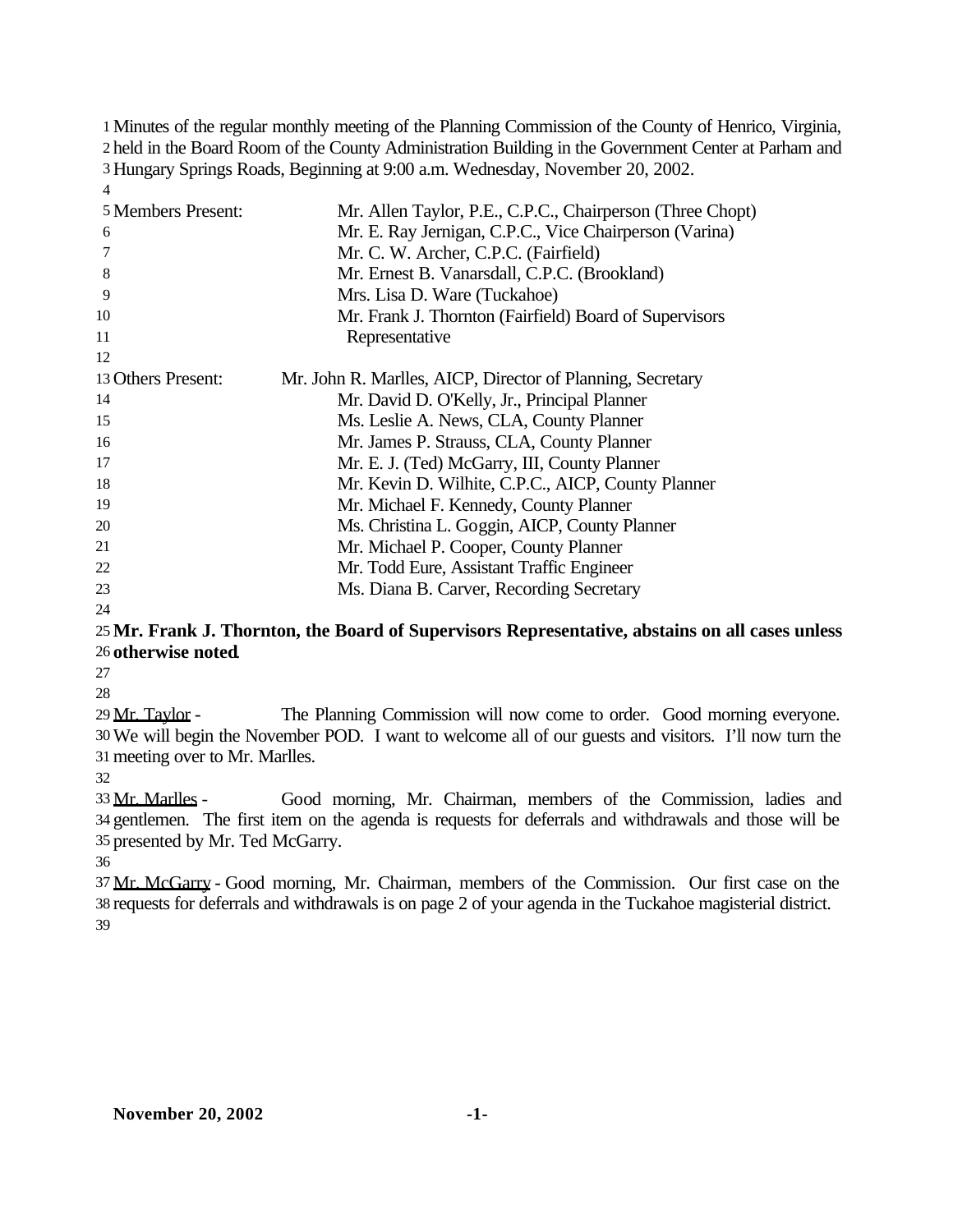#### 39**TRANSFER OF APPROVAL (Deferred from the September 25, 2002, Meeting)**

| POD-51-99                        | Marie Casucci for Georgia Williams Assisted Living LLC:            |
|----------------------------------|--------------------------------------------------------------------|
| <b>Gaskins Retirement Center</b> | Request for approval of a transfer of approval, as required by     |
|                                  | Chapter 24, Section 24-106 of the Henrico County Code from         |
|                                  | South Gaskins Retirement LLC (Dr. Nazir Chauldhary) to Georgia     |
|                                  | Williams Assisted Living LLC. The 9.955-acre site is located along |
|                                  | the west line of Gaskins Road (2400 Gaskins Road), approximately   |
|                                  | 500 feet south of Three Chopt Road on parcel 749-754-2538. The     |
|                                  | zoning is R-6C, General Residence District (Conditional). County   |
|                                  | water and sewer. (Tuckahoe)                                        |

41

40

42 Mr. McGarry - The applicant requests deferral to January 22, 2003.

43

44 Mr. Taylor - Is there anyone in the audience in opposition to the deferral request by the 45 applicant for transfer of approval POD-51-99, Gaskins Retirement Center? No opposition.

46

47 Mrs. Ware - I'll move that POD-51-99, Gaskins Retirement Center, be deferred to the 48 January 22, 2003, meeting at the applicant's request.

49

50 Mr. Vanarsdall - Second.

51

52 Mr. Taylor - The motion was made by Mrs. Ware and seconded by Mr. Vanarsdall to defer 53 POD-51-99, Gaskins Retirement Center, to the January 22, 2003, meeting. All in favor say aye…all 54 opposed say nay. The motion carries.

55

56 At the applicant's request, the Planning Commission deferred the transfer of approval for POD-51-99, 57 Gaskins Retirement Center, to its January 22, 2003, meeting.

58

# 59**TRANSFER OF APPROVAL (Deferred from the October 23, 2002, Meeting)**

60

POD-117–98 Courtland @ Wyndham (POD-116-96 Revised) **Anthony P. Renaldi, Vice President and Chief Financial Officer for Prospect Homes of Richmond, Inc.:** Request for approval of a transfer of approval, as required by Chapter 24, Section 24-106 of the Henrico County Code from C. Richard Dobson Builders, Inc. to Prospect Homes of Richmond, Inc. The 4.9 acre site is located on the west line of Wyndham Park Drive at its intersection with Dominion Club Drive on parcel 740-776-1890. The zoning is RTHC, Residential Townhouse District (Conditional). **(Three Chopt)**

61

62 Mr. McGarry - On page 3 of your agenda, this is in the Three Chopt magisterial district, POD-117-98, 63Courtland @ Wyndham, transfer of approval, the applicant requests deferral to January 22, 2003. 64

 Mr. Taylor - Is there anyone in the audience in opposition to the deferral request by the applicant for transfer of approval POD-117-98, Courtland @ Wyndham (POD-116-96 Revised)? No opposition. Therefore, I'll move the transfer of approval for POD-117-98, Courtland @ Wyndham be deferred to January 22, 2003, at the applicant's request.

**November 20, 2002 -2-**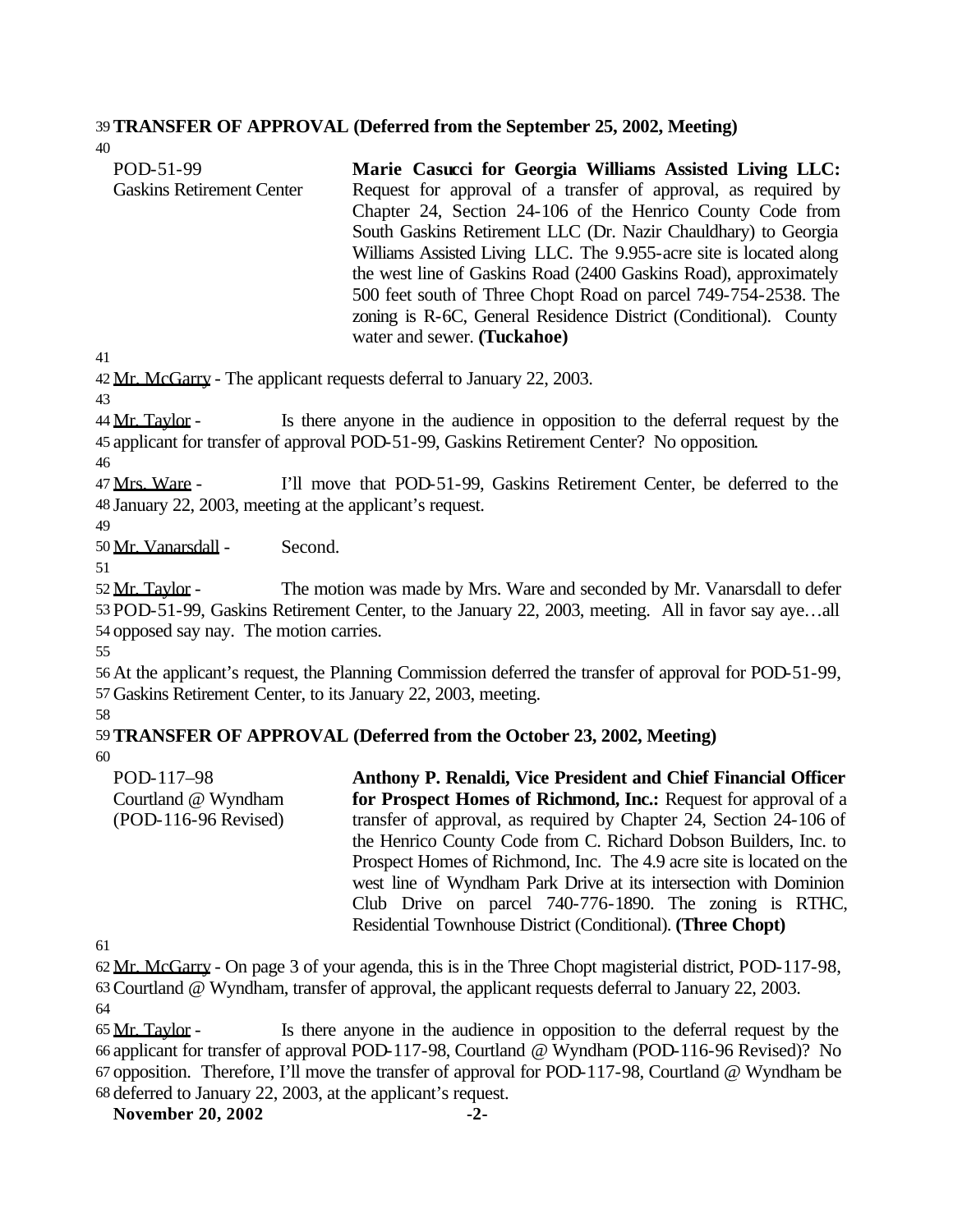69

70 Mr. Jernigan - Second.

71

72 Mr. Taylor - The motion was made by Mr. Taylor and seconded by Mr. Jernigan to defer 73 POD-117-98, Courtland @ Wyndham, to the January 22, 2003, meeting. All in favor say aye…all 74 opposed say nay. The motion carries.

75

76 At the applicant's request, the Planning Commission deferred the transfer of approval for POD-117-98, 77Courtland @ Wyndham (POD-116-96 Revised), to its January 22, 2003, meeting.

78

## 79 **SUBDIVISION (Deferred from the October 23, 2002, Meeting)**

80

| Newstead Landing                    | <b>Engineering Design Associates for Newstead Landing L.C.:</b>       |
|-------------------------------------|-----------------------------------------------------------------------|
| (A Resubdivision of Newstead)       | The 52.7-acre site is located on the south line of Kingsland Road     |
| Landing, Section A and a Portion of | 140 feet east of Osborne Landing (private road) on parcels 808-       |
| Newstead Farms)                     | 670-1962, 3363, 4865, 6169, 1028; 808-668-9806 and 809-668-           |
| (September 2002 Plan)               | 6715. The zoning is A-1, Agricultural District. Private central water |
|                                     | and central sewer system. (Varina)                                    |
|                                     | 12 Lots                                                               |

81

82 Mr. McGarry - On page 11of your agenda, this is in the Varina magisterial district, we have the 83 subdivision Newstead Landing (September 2002 Plan), the applicant is requesting deferral to your 84 December 18, 2002, meeting.

85

86 Mr. Taylor - Is there anyone in the audience in opposition to the deferral of Newstead 87 Landing to December 18, at the applicant's request? No opposition.

88

89 Mr. Jernigan - Mr. Chairman, I make a motion to defer subdivision Newstead Landing to 90 December 18, at the applicant's request.

91

92 Mr. Vanarsdall - Second.

93

 Mr. Taylor - The motion was made by Mr. Jernigan and seconded by Mr. Vanarsdall to defer subdivision Newstead Landing (September 2002 Plan), to the December 18, 2002, meeting. All in favor say aye…all opposed say nay. The motion carries. 97

98 At the applicant's request, the Planning Commission deferred subdivision Newstead Landing (A 99Resubdivision of Newstead landing, Section A and a Portion of Newstead Farms) (September 2002 100 Plan), to its December 18, 2002, meeting.

101

102 **PLAN OF DEVELOPMENT (Deferred from the September 23, 2002, Meeting)** 103

| POD-68-02                   | Balzer & Associates, Inc. for Richfield Associates, LLC: Request        |
|-----------------------------|-------------------------------------------------------------------------|
| <b>Blackwood Retail</b>     | for approval of a plan of development as required by Chapter 24,        |
| <b>Glen Eagles Shopping</b> | Section 24-106 of the Henrico County Code to construct a 6,600          |
| Center                      | square foot building addition in an existing shopping center. The 0.90- |
|                             | acre site is located on the northwest corner of Ridgefield Parkway and  |
| <b>November 20, 2002</b>    | $-3-$                                                                   |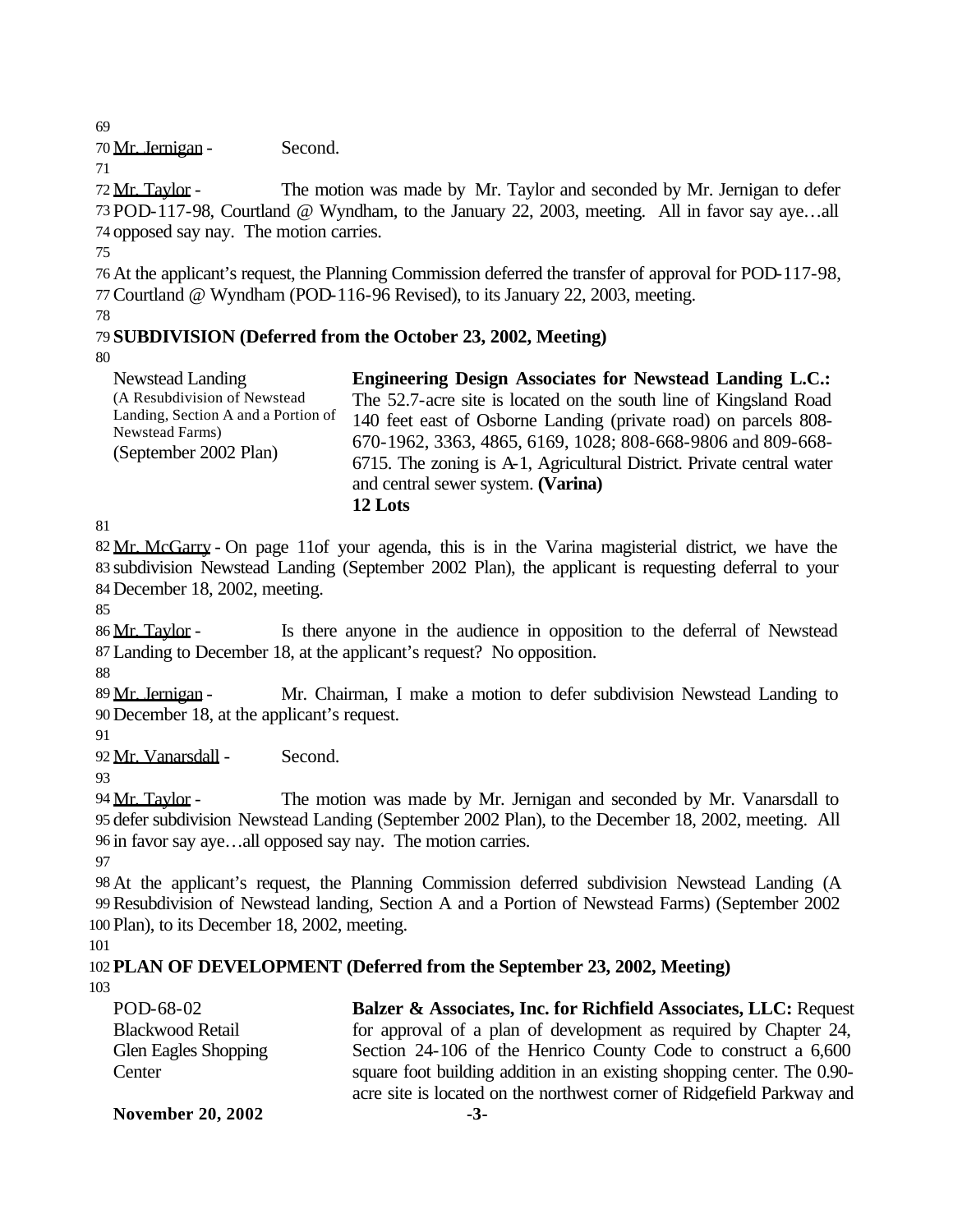Eagles View Drive in the Glen Eagles Shopping Center on part of parcel 740-750-0178. The zoning is B-2C, Business District (Conditional). County water and sewer. **(Tuckahoe)**

 Mr. McGarry - On page 21 of your agenda, this is in the Tuckahoe magisterial district, we have POD- 68-02, Blackwood Retail – Glen Eagles Shopping Center, the applicant is requesting deferral to your February 26, 2003, meeting.

 Mr. Taylor - Is there anyone in the audience in opposition to the deferral of POD-68-02, Blackwood Retail Glen Eagles Shopping Center, to the February 26, 2003, at the applicant's request? No opposition.

 Mrs. Ware - Then I'll move that POD-68-02 be deferred to the February 26, 2003, meeting, at the applicant's request.

116 Mr. Taylor - Second.

118 Mr. Taylor - The motion was made by Mrs. Ware and seconded by Mr. Taylor to defer POD-68-02, Blackwood Retail Glen Eagles Shopping Center to the February 26, 2003, meeting. All in favor say aye…all opposed say nay. The motion carries.

 At the applicant's request, the Planning Commission deferred POD-68-02, Blackwood Retail Glen Eagles Shopping Center, to its February 26, 2003, meeting.

# **SUBDIVISION (Deferred from the October 23, 2002, Meeting)**

| Laurel Woods, Section B | Youngblood, Tyler & Associates, P.C. for Edith E. Flora and           |
|-------------------------|-----------------------------------------------------------------------|
| (October 2002 Plan)     | <b>West End Developers, LLC:</b> The 1.52-acre site is located on the |
|                         | south side of Sunrise Road, approximately 500 feet west of Pump       |
|                         | Road at 11911 Sunrise Road on parcel 738-756-5709. The zoning         |
|                         | is R-3C, One-Family Residence District (Conditional). County water    |
|                         | and sewer. 4 Lots ( <b>Three Chopt</b> )                              |

 Mr. McGarry - On page 24 of your agenda, this is in the Three Chopt magisterial district, we have subdivision Laurel Woods, Section B (October 2002 Plan), the applicant is requesting deferral to your December 18, 2002, meeting.

132 Mr. Taylor - Is there anyone in the audience in opposition to the deferral of subdivision Laurel Woods, Section B (October 2002 Plan) to December 18, 2002, at the applicant's request? No opposition. Therefore, I will move the deferral of subdivision Laurel Woods, Section B (October 2002 Plan), at the applicant's request, to the December 18, 2002, meeting.

137 Mr. Vanarsdall - Second.

139 Mr. Taylor - The motion was made by Mr. Taylor and seconded by Mr. Vanarsdall to defer subdivision Laurel Woods, Section B (October 2002 Plan) to its December 18, 2002, meeting. All in favor say aye…all opposed say nay. The motion carries.

**November 20, 2002 -4-**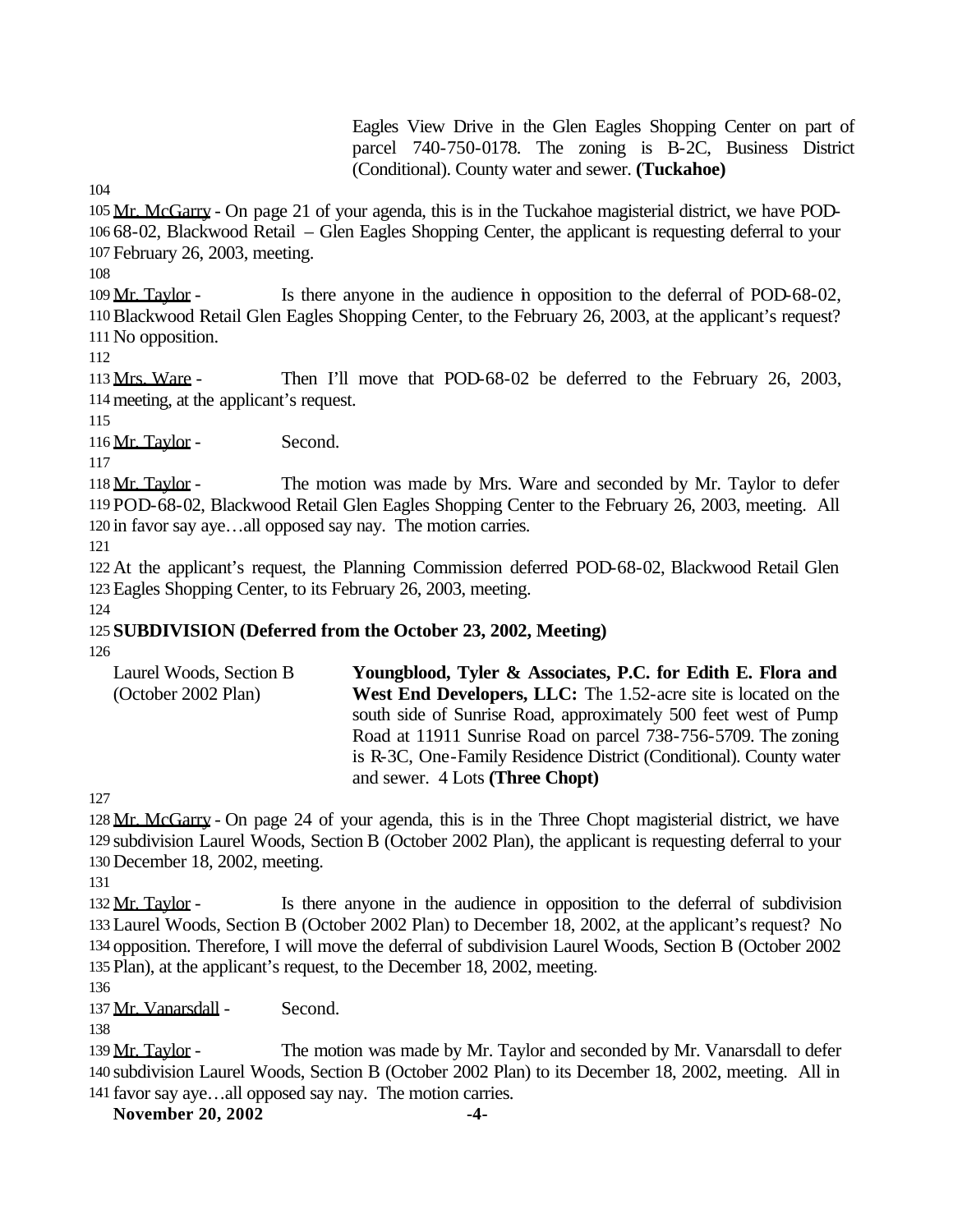142

143 At the applicant's request, the Planning Commission deferred subdivision Laurel Woods, Section B 144 (October 2002 Plan) to its December 18, 2002, meeting.

145

146 Mr. Marlles - Mr. Chairman, the next item on the agenda is the Expedited Agenda. And, 147 again, that will be presented by Mr. McGarry.

148

149 Mr. McGarry - The first Expedited case is on page 6 of your agenda.

150

# 151**LANDSCAPE & LIGHTING PLAN**

152

LP/POD-82-01 Millspring Townes, Section 1 **Bay Design for Wilton Development Corporation:** Request for approval of a landscape and lighting plan, as required by Chapter 24, Sections 24-106 and 24-106.2 of the Henrico County Code. The 11.13- acre site is located along the west side of Hungary Spring Road, approximately 200 feet north of Olde West Drive on Parcel 765-757-9860. The zoning is RTHC, Residential Townhouse District (Conditional). **(Brookland)**

153

154 Mr. McGarry - On page 6 of your agenda in the Brookland magisterial district, we have the landscape 155 and lighting plan for LP/POD-82-01, Millspring Townes, Section 1 on the Expedited Agenda. There is 156 an addendum item with a change to recommend approval of this plan.

157

158 Mr. Taylor - Is there anyone in the audience in opposition to this landscape and lighting plan 159 for LP/POD-82-01, Millspring Townes, Section 1, on the Expedited Agenda? No opposition.

160

161 Mr. Vanarsdall - Mr. Chairman, I move that LP/POD-82-01, Millspring Townes, Section 1, be 162 approved with the annotations on the plan, and the standard conditions for landscape and lighting plan 163 and the request for approval by the staff on the addendum.

164

165 Mr. Jernigan - Second.

166 Mr. Taylor - The motion was made by Mr. Vanarsdall and seconded by Mr. Jernigan. All in 167 favor say aye…all opposed say nay. The motion carries.

168

169 The Planning Commission approved the landscape and lighting plan for LP/POD-82-01, Millspring 170 Townes, Section 1, subject to the annotations on the plan and the standard conditions attached to these 171 minutes for landscape and lighting plans.

172

# 173 **PLAN OF DEVELOPMENT & LIGHTING PLAN**

174

| POD-80-02                      | Bay Design Group, P.C. for AR & L Land, LLC: Request for            |
|--------------------------------|---------------------------------------------------------------------|
| <b>PDS</b> Distribution Center | approval of a plan of development and lighting plan, as required by |
|                                | Chapter 24, Section 24-106 of the Henrico County Code, to           |
|                                | construct a two-story, 30,293 square foot, office/warehouse. The    |
|                                | 6.1961 acre site is located at 5219 Klockner Drive, approximately   |
|                                | 310 feet north of Eubank Road on parcel 813-713-6539. The zoning    |
|                                | is M-1, Light Industrial District. County water and sewer. (Varina) |
| <b>November 20, 2002</b>       | -5-                                                                 |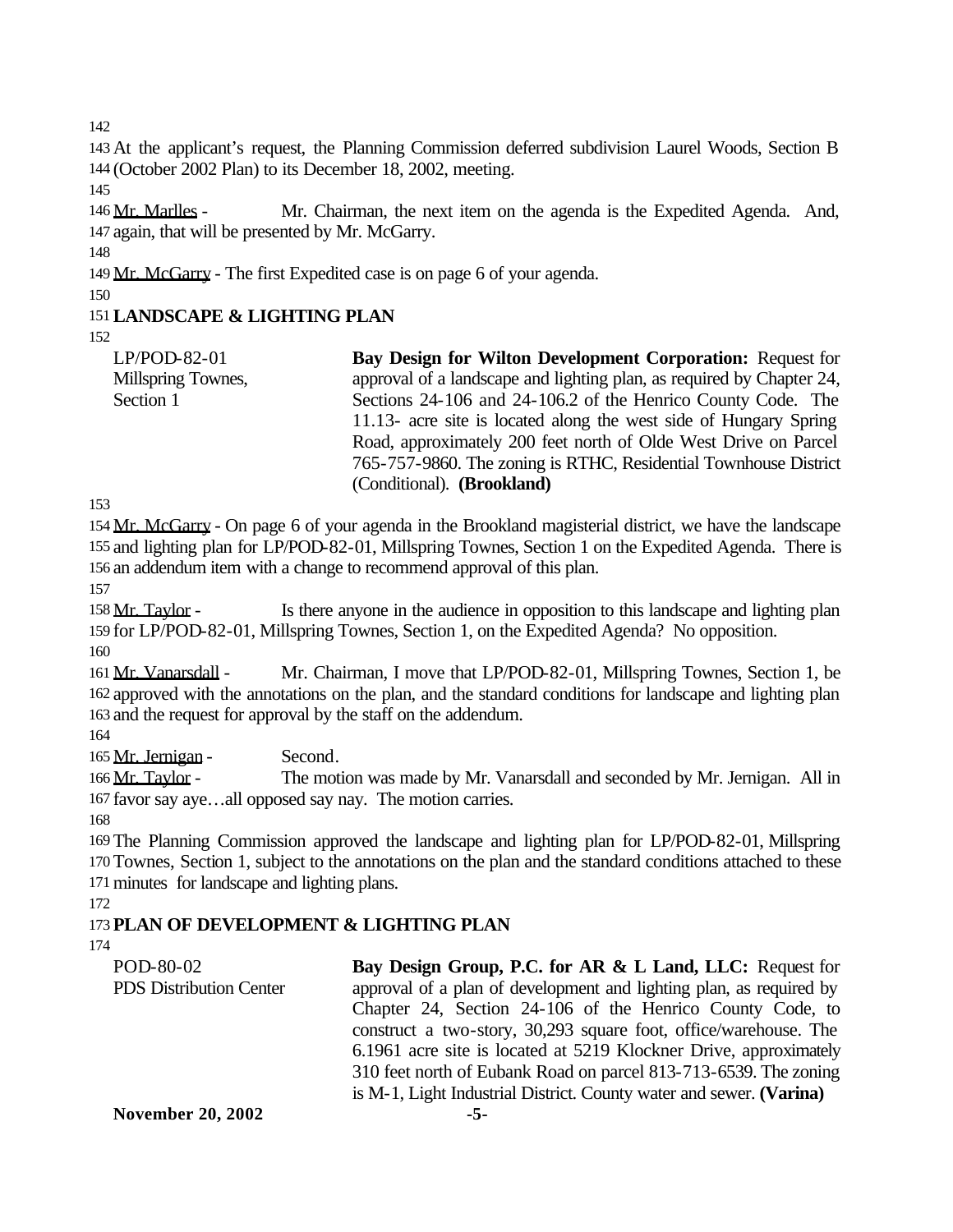Mr. McGarry - On page 7 of your agenda. This is in the Varina magisterial district. This is the PDS Distribution Center on Klockner Drive, POD-80-02. The addendum item is for recommendation of approval.

180 Mr. Taylor - Is there anyone in the audience in opposition to POD-80-02, PDS Distribution Center on the Expedited Agenda? No opposition. Mr. Jernigan.

183 Mr. Jernigan - Mr. Chairman, I make a motion to approve POD-80-02, PDS Distribution Center, subject to the annotations on the plans, the standard conditions for developments of this type and additional conditions Nos. 23 through 30 and the endorsement by the staff in the addendum on the Expedited Agenda.

188 Mr. Vanarsdall - Second.

 Mr. Taylor - The motion was made by Mr. Jernigan and seconded by Mr. Vanarsdall. All in favor say aye…all opposed say nay. The motion carries.

 The Planning Commission approved POD-80-02, PDS Distribution Center, subject to the standard conditions attached to these minutes for developments of this type, the annotations on the plan and the following additional conditions:

 23. The easements for drainage and utilities as shown on approved plans shall be granted to the County in a form acceptable to the County Attorney prior to any occupancy permits being

issued. The easement plats and any other required information shall be submitted to the County

Real Property Agent at least sixty (60) days prior to requesting occupancy permits.

 24. Any necessary off-site drainage and/or water and sewer easements must be obtained in a form acceptable to the County Attorney prior to final approval of the construction plans.

25. Deviations from County standards for pavement, curb or curb and gutter design shall be

 approved by the County Engineer prior to final approval of the construction plans by the Department of Public Works.

 26. Storm water retention, based on the 50-10 concept, shall be incorporated into the drainage plans.

 27. Insurance Services Office (ISO) calculations must be included with the plans and contracts and must be approved by the Department of Public Utilities prior to the issuance of a building permit.

 28. Approval of the construction plans by the Department of Public Works does not establish the curb and gutter elevations along the Henrico County maintained right-of-way. The elevations will be set by Henrico County.

 29. The location of all existing and proposed utility and mechanical equipment (including HVAC units, electric meters, junction and accessory boxes, transformers, and generators) shall be identified on the landscape plans. All equipment shall be screened by such measures as determined appropriate by the Director of Planning or the Planning Commission at the time of plan approval**.**

 30. The developer shall provide fire hydrants as required by the Department of Public Utilities and Division of Fire.

**November 20, 2002 -6-**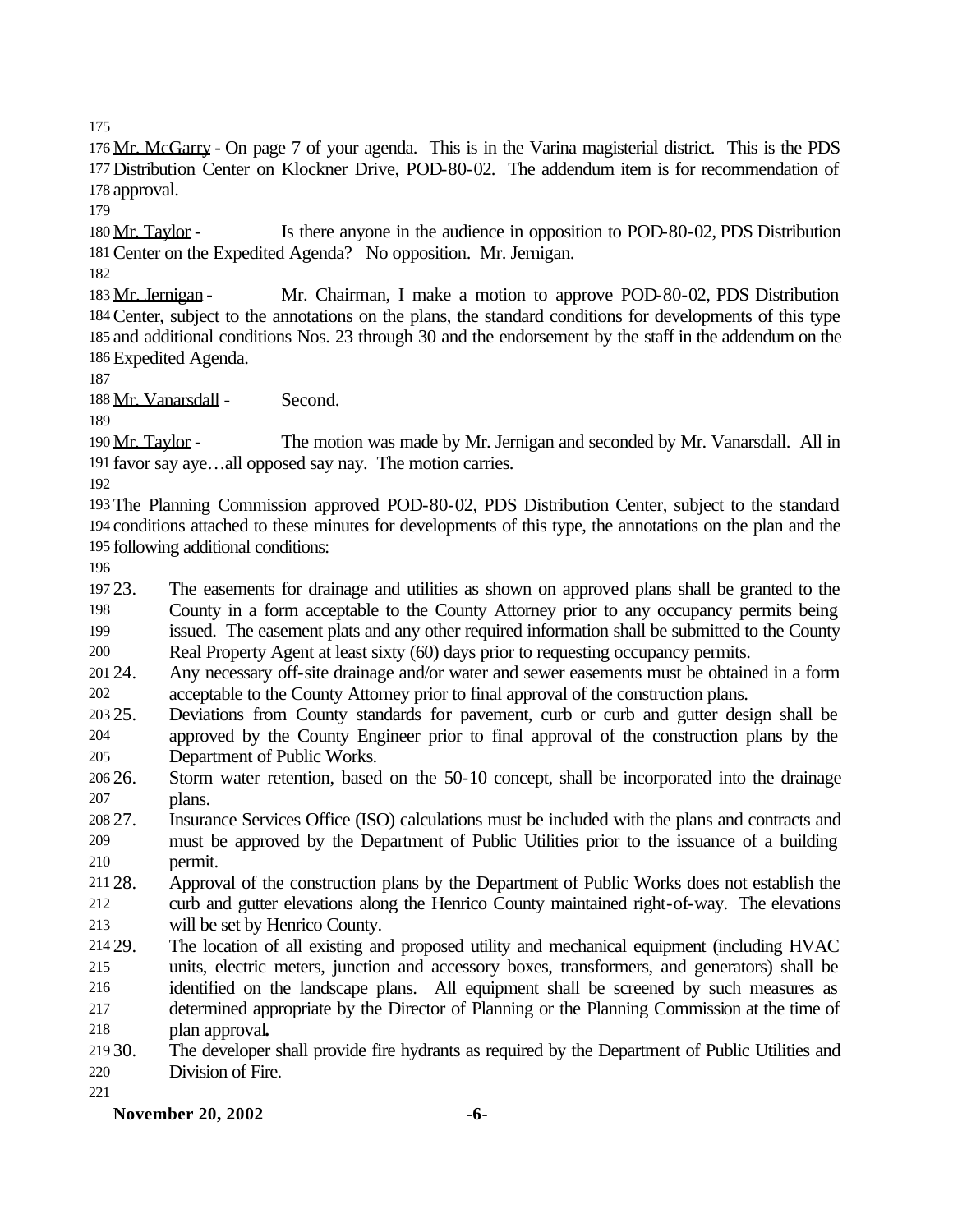#### 222 **PLAN OF DEVELOPMENT AND TRANSITIONAL BUFFER DEVIATION:**

POD-79-02 Roy's Auto Body Shop (Rev. POD-92-95) **C. E. Duncan & Associates, Inc. for Edwards Holding:** Request for approval of a revised plan of development and transitional buffer deviation, as required by Chapter 24, Section 24-106, 24-106(3) a. and 24-106.2 of the Henrico County Code to construct a one-story, 3,120 square foot addition to an existing auto body shop. The 1.21 acre site is located on the northwest corner of the intersection of Aberdeen Street and Blackstone at 1100 Blackstone Avenue on parcel 784-758-6804. The zoning is M-1, Light Industrial District. County water and sewer. **(Fairfield)**

224

223

225 Mr. McGarry - On page 9 of your agenda, there has been a change for this one. The applicant is 226 asking for a deferral of 30 days, to your December 18, 2002, meeting.

227

228 Mr. Taylor - Is there anyone in the audience in opposition to the deferral for POD-79-02, 229Roy's Auto Body Shop, to the December 18, 2002, meeting? No opposition. Mr. Archer.

230

231 Mr. Archer - Mr. Chairman, I move deferral of POD-79-02, Roy's Auto Body Shop, to the 232 December 18, 2002, meeting, at the applicant's request.

233

234 Mr. Vanarsdall - Second.

235 Mr. Taylor - The motion was made by Mr. Archer and seconded by Mr. Vanarsdall. All in 236 favor say aye…all opposed say nay. The motion carries.

237

238 At the request of the applicant, the Planning Commission deferred POD-79-02, Roy's Auto Body 239 Shop (POD-92-95 Revised), to its December 18, 2002, meeting.

240

#### 241 **SUBDIVISION**

242

Greenwood Meadows, Section **Foster & Miller, P.C. for Viking Builders:** The 0.34 acre site is C (A Resubdivision of Greenwood Meadows, Sec. A Common Area) (November 2002 Plan) located off Greenwood Road approximately 2,100 feet north of Mountain Road at 1940 Greenstone Court on parcel 779-763-5992. The zoning is R-4, One-Family Residence District. County water and sewer. **1 Lot (Fairfield)**

243

244 Mr. McGarry - On page 13 of your agenda in the Fairfield magisterial district, this is the subdivision 245 Greenwood Meadows. There is an addendum item to add an additional condition.

247 Mr. Taylor - Is there anyone in the audience in opposition to the approval of subdivision 248 Greenwood Meadows, Section C (November 2002 Plan) on the Expedited Agenda? No opposition. 249 Mr. Archer.

250

251 Mr. Archer - Mr. Chairman, I move approval of subdivision Greenwood Meadows, subject 252 to the annotations on the plans, the standard conditions for subdivisions served by public utilities and 253 additional condition No. 12 on this morning's addendum.

254

**November 20, 2002 -7-**

<sup>246</sup>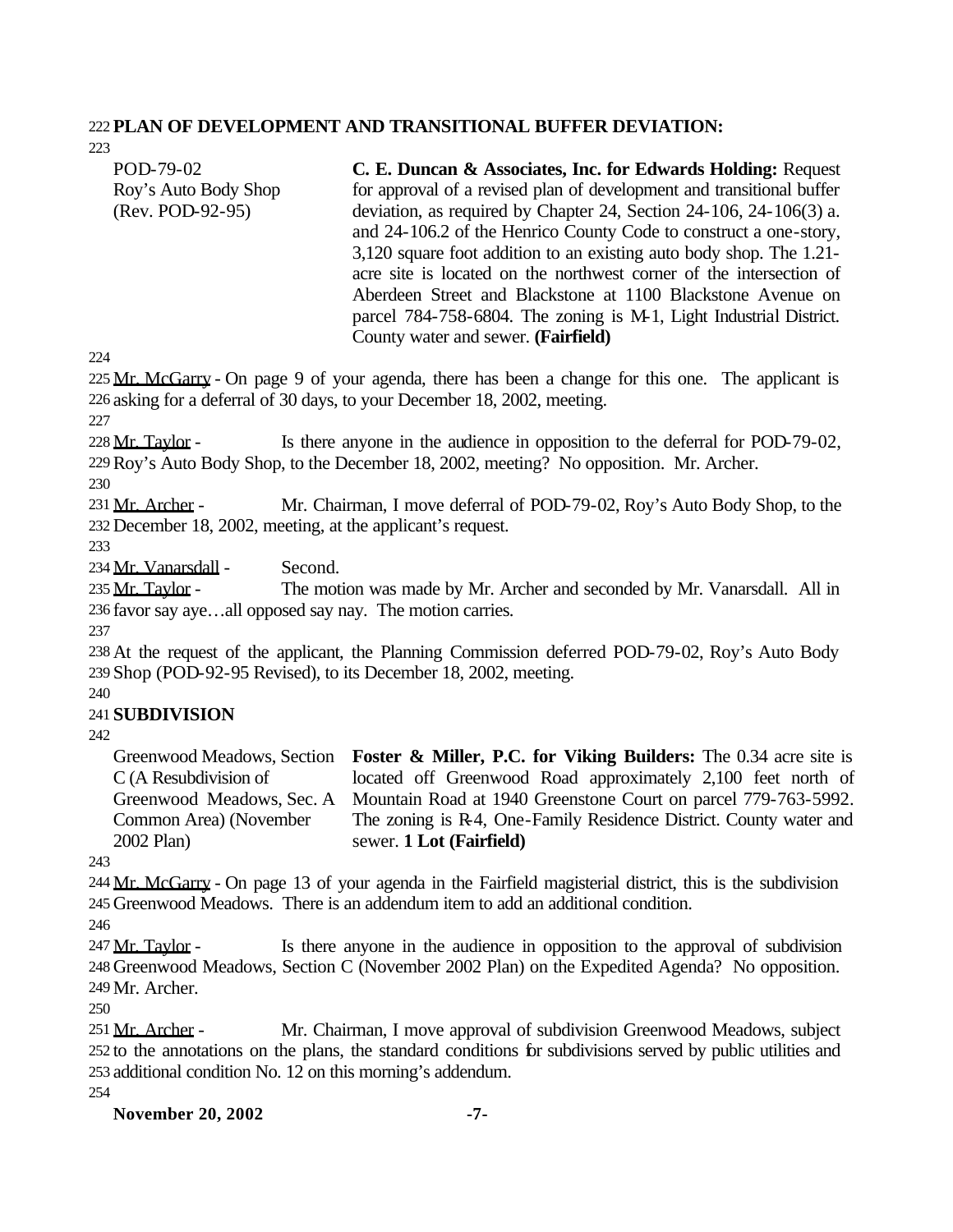Mr. Vanarsdall - Second.

257 Mr. Taylor - The motion was made by Mr. Archer and seconded by Mr. Vanarsdall. All in favor say aye…all opposed say nay. The motion carries.

 The Planning Commission granted conditional approval of subdivision Greenwood Meadows, Section C (A Resubdivision of Greenwood Meadows, Section A, Common Area) (November 2002 Plan) subject to the standard conditions attached to these minutes for subdivisions served by public utilities, the annotations on the plan and the following additional condition:

 12. A detailed soil report prepared by a professional engineer for filling the BMP lot and addressing the adequacy of the compacted fill to support a dwelling and accessory structures shall be submitted to the Planning Office and Building Inspection Office for review and approval prior to issuance of a building permit.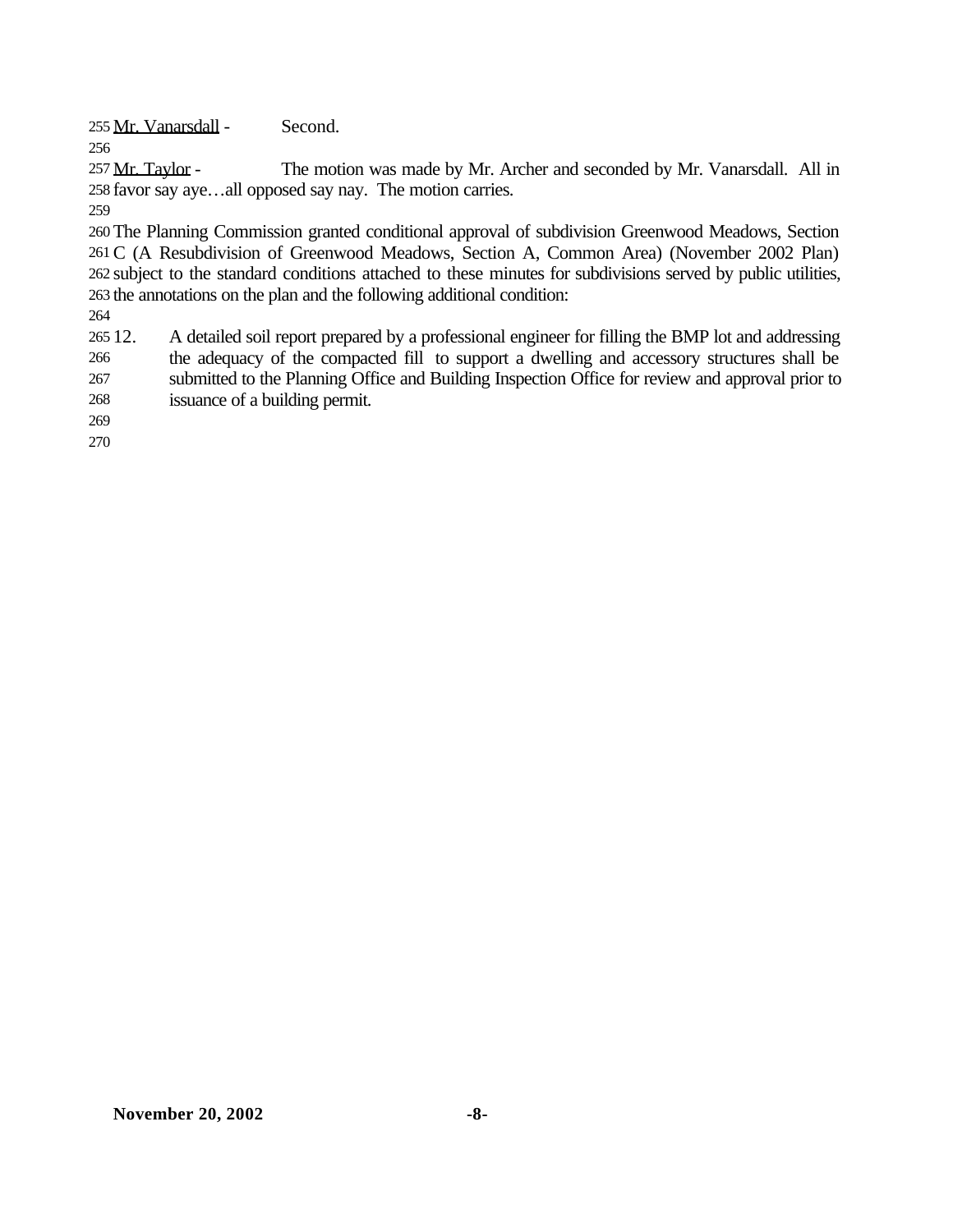#### 270 **SUBDIVISION**

271

Oakland Chase (November 2002 Plan) (Formerly Dakota Estates) **TIMMONS for The Tetra Company:** The 28.9 acre site is located on the west line of Midview Road approximately 1,200 feet south of its intersection with Darbytown Road, on parcel 807-705- 5501 and part of 806-704-4472. The zoning is R-3C, One-Family Residence District (Conditional) and R-5C, General Residence District (Conditional). County water and sewer. **78 Lots (Varina)**

272

273 Mr. McGarry - On page 19 of your agenda in the Varina magisterial district we have the subdivision 274 Oakland Chase. On the addendum you have a revised recommendation for approval.

275

276 Mr. Taylor - Is there anyone in the audience in opposition to the approval of subdivision 277 Oakland Chase (November 2002 Plan) on the Expedited Agenda? No opposition, Mr. Jernigan.

278

279 Mr. Jernigan - Mr. Chairman, I make a motion to approve Oakland Chase (November 2002) 280 Plan) subject to the standard conditions for subdivisions served by public utilities, and the additional 281 conditions Nos. 12 through 15 plus staff's recommendation of approval on the addendum.

282

283 Mr. Vanarsdall - Second.

284

285 Mr. Taylor - The motion was made by Mr. Jernigan and seconded by Mr. Vanarsdall. All in 286 favor say aye…all opposed say nay. The motion carries.

287

 The Planning Commission granted conditional approval of subdivision Oakland Chase (November 2002 Plan) (Formerly Dakota Estates) subject to the standard conditions attached to these minutes for subdivisions served by public utilities, the annotations on the plan and the following additional conditions: 291

292 12. The limits and elevation of the 100 year frequency flood shall be conspicuously noted on the plat 293 and construction plans and labeled "Limits of 100 year floodplain." Dedicate floodplain as a 294 "Variable Width Drainage & Utilities Easement."

295 13. The detailed plant list and specifications for the landscaping to be provided within the 25-foot-296 wide planting strip easement along Midview Road shall be submitted to the Planning Office for 297 review and approval prior to recordation of the plat.

298 14. The proffers approved as part of zoning case C-64C-02 shall be incorporated in this approval.

299 15. Prior to final approval, a draft of the covenants and deed restrictions shall be submitted to the

300 Planning Office for review. Such covenants and restrictions shall be in form and substance

301 satisfactory to the County Attorney and shall be recorded prior to recordation of the subdivision 302 plat.

#### 303**LANDSCAPE PLAN**

304

LP/POD-35-01 Gayton Baptist Church – North Gayton Road **Dean E. Hawkins for Gayton Baptist Church:** Request for approval of a landscape plan, as required by Chapter 24, Sections 24-106 and 24-106.2 of the Henrico County. The 11.748 acre site is located at 13501 N. Gayton Road on parcel 732-761-7760. The zoning is A-1, Agricultural District. **(Three Chopt)**

305

**November 20, 2002 -9-**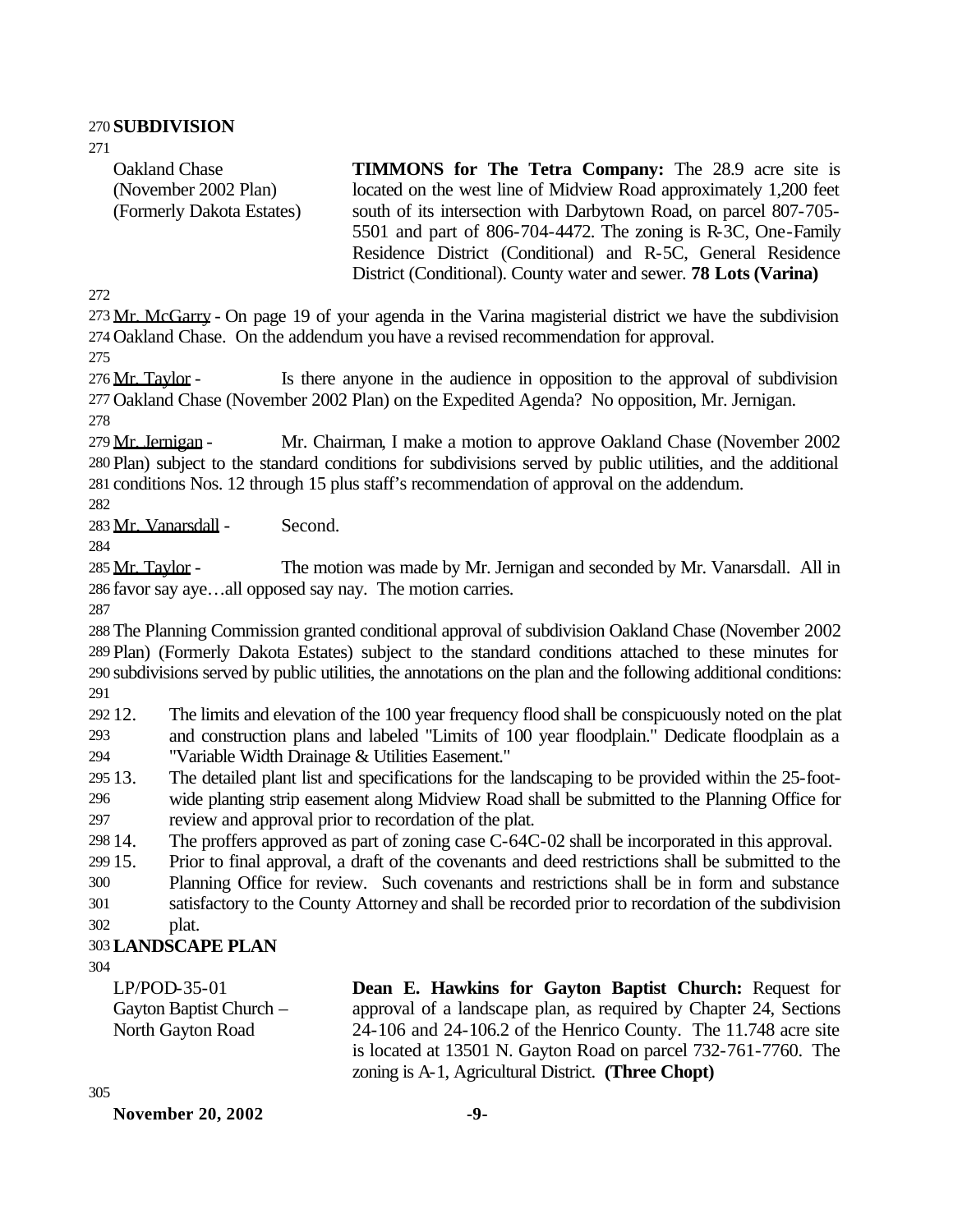Mr. McGarry - On page 20 of your agenda in the Three Chopt magisterial district we have the landscape plan for LP/POD-35-01, Gayton Baptist Church.

 Mr. Taylor - Is there anyone in the audience in opposition to the approval of the landscape plan for LP/POD-35-01, Gayton Baptist Church on the Expedited Agenda? No opposition. I move approval of the landscape plan LP/POD-35-01, Gayton Baptist Church on North Gayton Road on the Expedited Agenda, subject to the annotations on the plan and the standard conditions for landscape plans.

Mr. Vanarsdall - Second.

317 Mr. Taylor - The motion was made by Mr. Taylor and seconded by Mr. Vanarsdall. All in favor say aye…all opposed say nay. The motion carries.

 The Planning Commission approved the landscape plan LP/POD-35-01, Gayton Baptist Church, North Gayton Road, subject to the annotations on the plan and the standard conditions attached to these minutes for landscape plans.

## **SUBDIVISION**

| Walnut Knoll         | Koontz-Bryant, P.C. for Morris Edison and Earl Thompson Inc.:             |
|----------------------|---------------------------------------------------------------------------|
| (November 2002 Plan) | The 1.45 acre site is located on the northern and southern line of Costin |
|                      | Drive, approximately 1,600 feet west of I-64 on parcel 758-749-           |
|                      | 1798. The zoning is R-3, One-Family Residence District. County water      |
|                      | and sewer. <b>5 Lots</b> (Three Chopt)                                    |

327 Mr. McGarry - On page 22 of your agenda, this is the Three Chopt magisterial district, subdivision Walnut Knoll (November 2002 Plan). There is an addendum item to delete condition No. 14.

330 Mr. Taylor - Is there anyone in the audience in opposition to the conditional approval of subdivision Walnut Knoll (November 2002 Plan) on the Expedited Agenda? No opposition, therefore, I'll recommend the approval of Walnut Knoll (November 2002 Plan) on the Expedited Agenda, subject to the annotations on the plans, the standard conditions for subdivisions served by public utilities and additional conditions Nos. 12 and 13.

Mr. Archer - Second, Mr. Chairman.

338 Mr. Taylor - The motion was made by Mr. Taylor and seconded by Mr. Archer. All in favor say aye…all opposed say nay. The motion carries.

 The Planning Commission granted conditional approval of subdivision Walnut Knoll (November 2002 Plan) subject to the standard conditions attached to these minutes for subdivisions served by public utilities, the annotations on the plan and the following additional conditions:

12. Each lot shall contain at least 11,000 square feet.

 13. Any necessary offsite drainage easements must be obtained prior to approval of the construction plan by the Department of Public Works.

**November 20, 2002 -10-**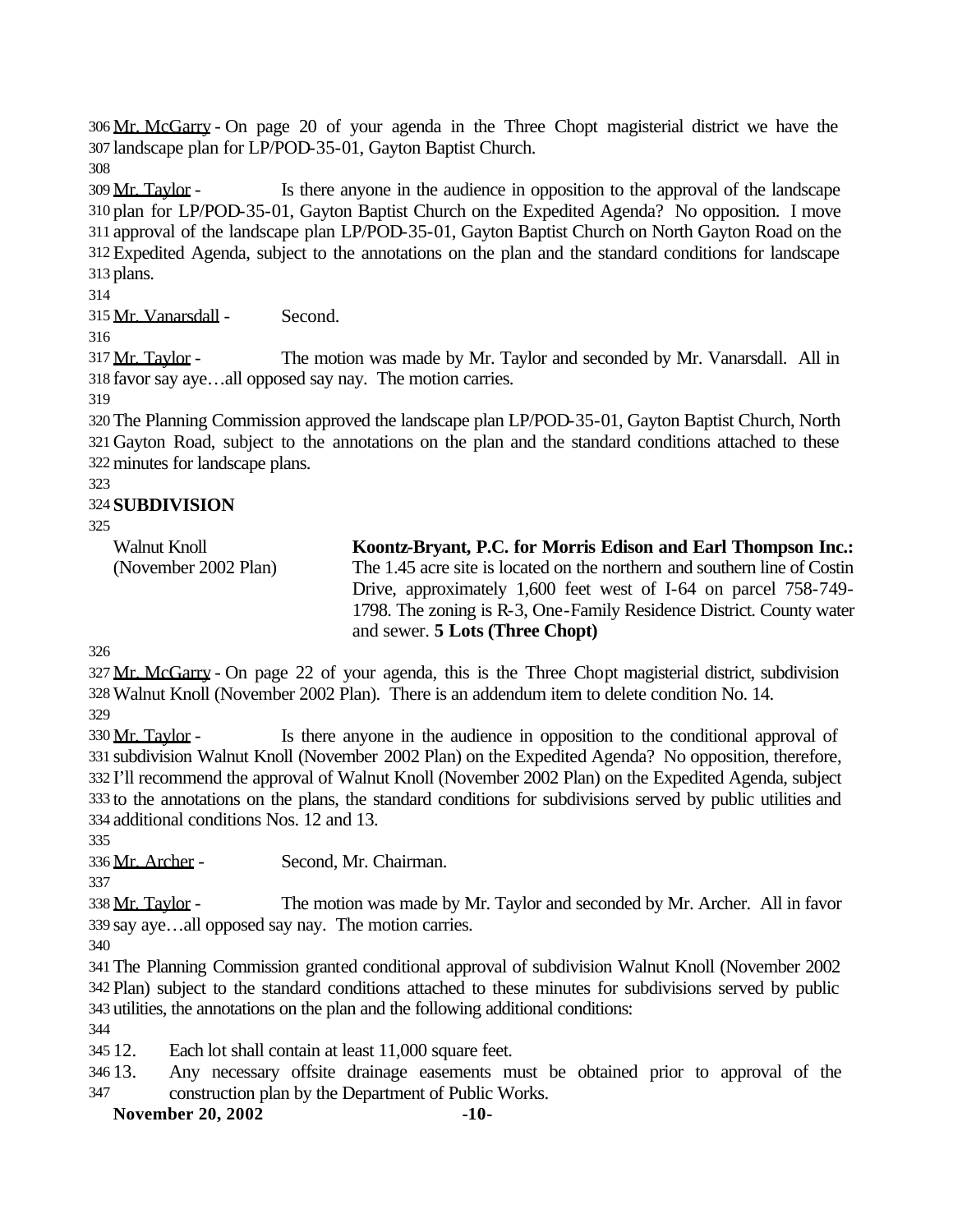#### **SUBDIVISION**

Willows Bend (November 2002 Plan)

**Youngblood, Tyler & Associates, P.C. for HHHunt Corporation,**  Larry A. and Joyce A. Barker & Marian B. Thurston: The 22.27 acre site is located on the northwest side of proposed Hickory Bend Drive adjacent to Saddleridge Subdivision and the Gardens at Twin Hickory on part of parcel 746-769-0926, 745-769-5071, 6845 and 6798; 745-768-7374, 746-770-0619. The zoning is R-5AC, General Residence District (Conditional). County water and sewer. **88 Lots (Three Chopt)**

 Mr. McGarry - On page 23 of your agenda, this is also in the Three Chopt magisterial district, subdivision Willows Bend (November 2002 Plan).

355 Mr. Taylor - Is there anyone in the audience in opposition to the conditional approval of subdivision Willows Bend (November 2002 Plan) on the Expedited Agenda? No opposition, therefore, I'll recommend the approval of Willows Bend (November 2002 Plan) on the Expedited Agenda, subject to the annotations on the plans, the standard conditions for subdivisions served by public utilities and additional conditions Nos. 12 through 16 and the revised plan dated today.

Mr. Jernigan - Second.

363 Mr. Taylor - The motion was made by Mr. Taylor and seconded by Mr. Jernigan. All in favor say aye…all opposed say nay. The motion carries.

 The Planning Commission granted conditional approval of subdivision Willows Bend (November 2002 Plan) subject to the standard conditions attached to these minutes for subdivisions served by public utilities, the annotations on the plan and the following additional conditions:

 12. The limits and elevation of the 100 year frequency flood shall be conspicuously noted on the plat and construction plans and labeled "Limits of 100 year floodplain." Dedicate floodplain as a "Variable Width Drainage & Utilities Easement."

13. Each lot shall contain at least 5,625 square feet exclusive of the flood plain areas.

14. The proffers approved as part of zoning case C-13C-02 shall be incorporated in this approval.

 15. Hickory Bend Drive extending to Twin Hickory Road shall be constructed concurrently with this development.

 16. Prior to requesting the final approval, a draft of the covenants and deed restrictions for the maintenance of the common area by a homeowners association shall be submitted to the Planning Office for review. Such covenants and restrictions shall be in form and substance

satisfactory to the County Attorney and shall be recorded prior to recordation of the subdivision

- plat.
- 

## **SUBDIVISION (Deferred from the October 23, 2002 Meeting)**

**November 20, 2002 -11-** Thomas Mill (July 2002 Plan) **Foster & Miller, P.C. for WWJ, LC and B & B Development Corporation:** The 78.60-acre site is located on the north line of Old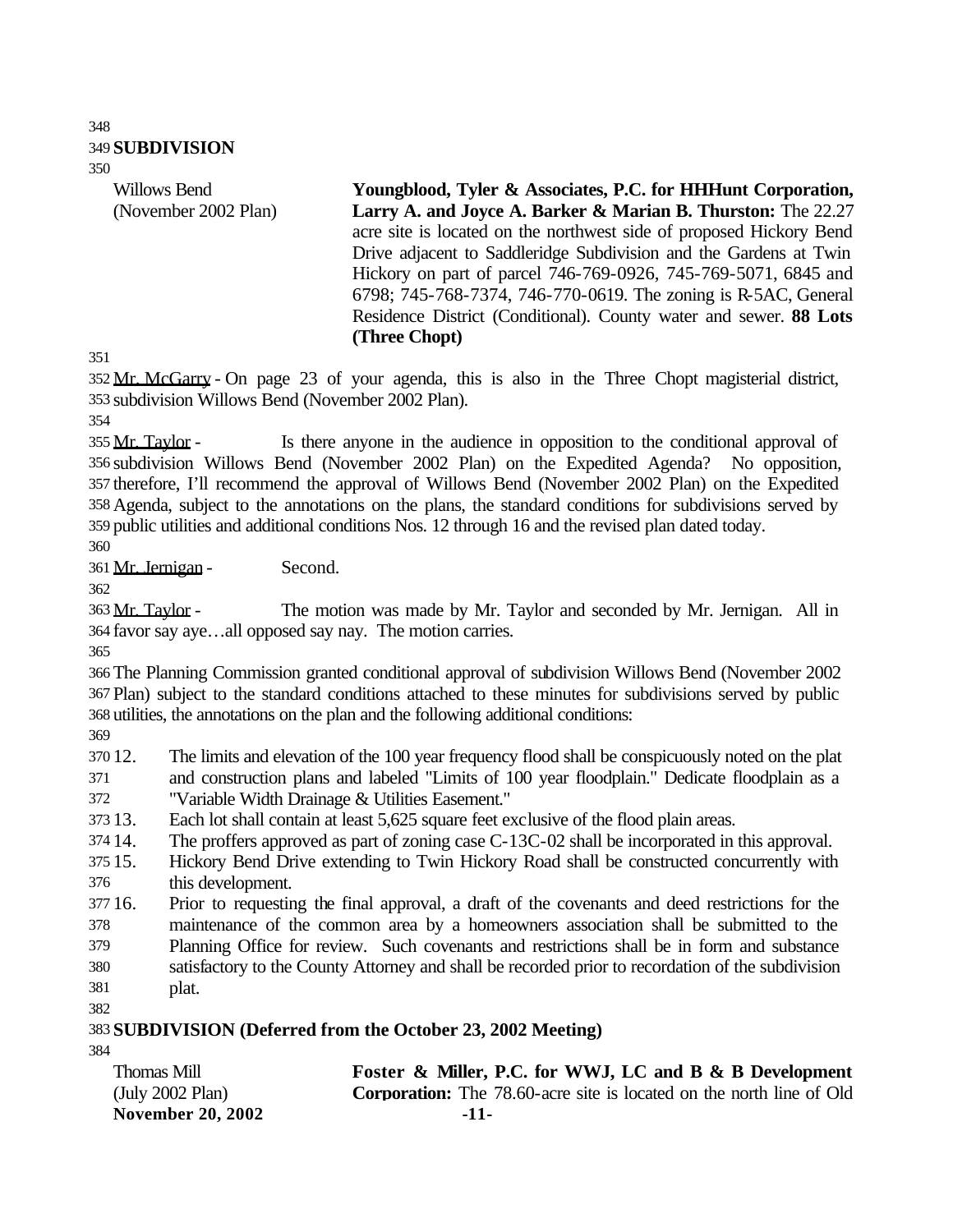11868 Old Washington Highway (A Resubdivision of Lakeview)

Washington Highway between the Chickahominy River and the CSX Railroad across from Kellipe Road on parcels 772-779-6780, 773- 777-3550 and part of 773-777-1078. The zoning is A-1, Agricultural District. Well and septic tank/drainfield. **(Brookland) 42 46 Lots**

 Mr. McGarry - The last item on the Expedited Agenda is on page 28 of your agenda, in the Brookland magisterial district. This is subdivision Thomas Mill (July 2002 Plan). In the addendum there is a change for the number of lots from 42 to 46, the recommendation is for approval now and delete condition No. 18 on the agenda and a revised plan.

391 Mr. Taylor - Is there anyone in the audience in opposition to the conditional approval of subdivision Thomas Mill (July 2002 Plan) on the Expedited Agenda? No opposition. Mr. Vanarsdall. 

 Mr. Vanarsdall - I move that subdivision Thomas Mill (July 2002 Plan) be approved on the Expedited Agenda for subdivisions not served by public utilities and the additional conditions Nos. 12 through 18 and on the addendum to delete No. 18. And we are working from the revised plan, as Mr. McGarry stated, dated today, November 20, 2002.

Mr. McGarry - And it shows 46 lots.

Mr. Vanarsdall - And it shows 46 lots.

Mr. Taylor - Second.

405 Mr. Taylor - The motion was made by Mr. Vanarsdall and seconded by Mr. Taylor. All in favor say aye…all opposed say nay. The motion carries.

 The Planning Commission granted conditional approval of subdivision Thomas Mill (July 2002 Plan) 11868 Old Washington Highway (A Resubdivision of Lakeview) subject to the standard conditions attached to these minutes for subdivisions not served by public utilities, the annotations on the plan and the following additional conditions:

 12. Prior to requesting recordation, the developer shall furnish a letter from Dominion Virginia Power stating that this proposed development does not conflict with its facilities.

13. The limits and elevation of the 100-year frequency flood shall be conspicuously noted on the

 plat and construction plans and labeled "Limits of 100 year floodplain." Dedicate floodplain as a "Variable Width Drainage & Utilities Easement."

 14. The plan must be redesigned to provide at least the 150-foot minimum lot width required and as regulated by Chapter 24, of the Henrico County Code.

 15. Any necessary offsite drainage easements must be obtained prior to approval of the construction plan by the Department of Public Works.

 16. Right-of-way dedication along Old Washington Highway shall be provided in accordance with the Major Thoroughfare Plan as determined by the Department of Public Works.

 17. Road widening shall be provided along Old Washington Highway at the subdivision in accordance with the design standard of Public Works.

#### **November 20, 2002 -12-**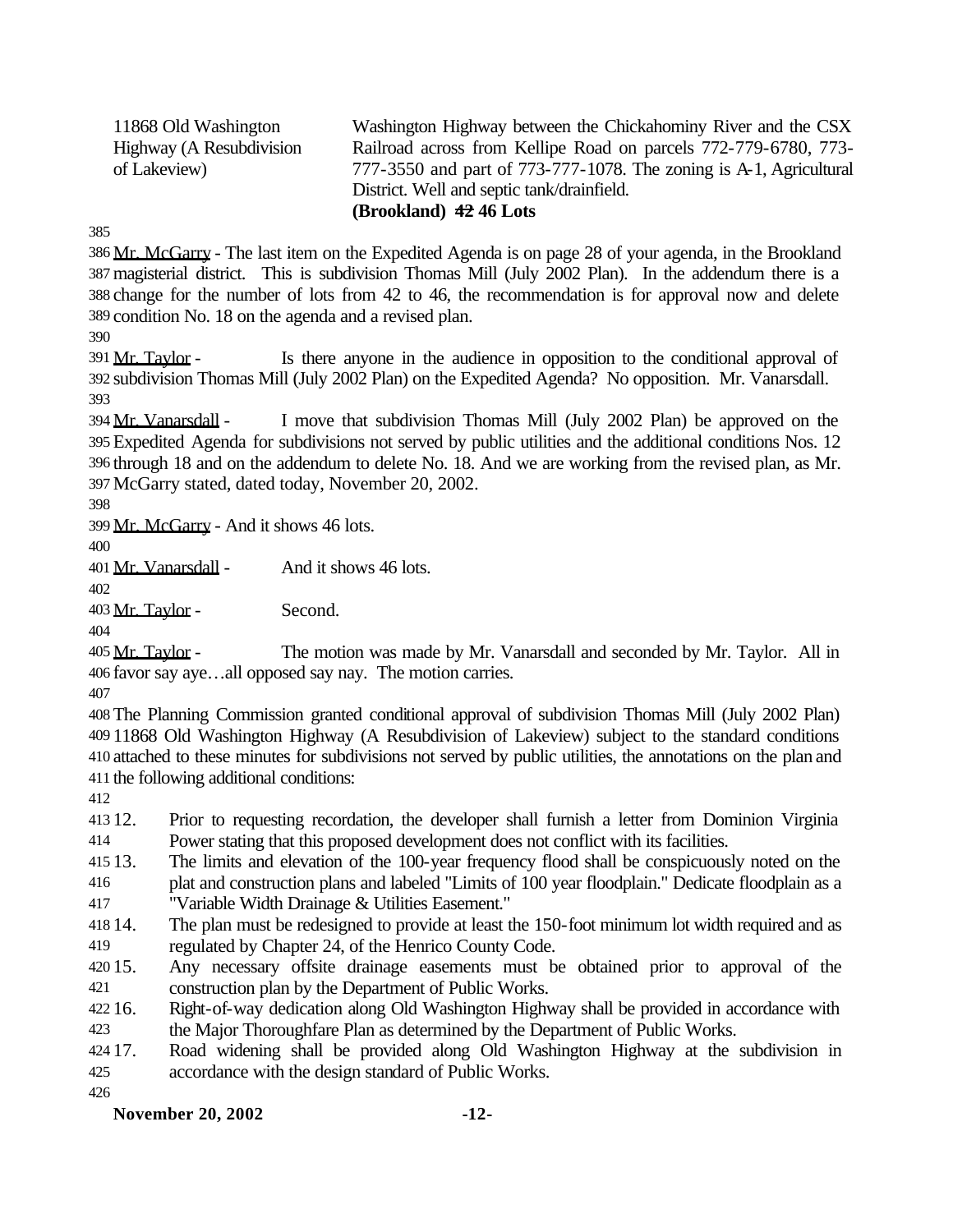427 Mr. Taylor - All right, Mr. Secretary, I think we are ready for the regular agenda.

429 Mr. Marlles - Yes, sir. The next item on the agenda is the information on subdivisions 430 Extensions of Conditional Approval. This information is being presented to the Commission 431 and the public by Mr. Wilhite for informational purposes only. 432

```
433 SUBDIVISION EXTENSIONS OF CONDITIONAL APPROVAL
434 FOR INFORMATIONAL PURPOSE ONLY
```
435

428

| <b>Subdivision</b>                            | <b>Magisterial</b><br><b>District</b> | Original No.<br>of Lots | <b>Remaining</b><br>Lots | <b>Previous</b><br><b>Extensions</b> | Year(s)<br><b>Extended</b> |
|-----------------------------------------------|---------------------------------------|-------------------------|--------------------------|--------------------------------------|----------------------------|
| <b>Clarendon Woods</b><br>(October 2000 Plan) | Fairfield                             | <b>210</b>              | 81                       |                                      | 3 Years<br>11/16/05        |
| <b>Woodman Hills</b><br>(Nov. 2001 Plan)      | Fairfield                             | 34                      |                          | 0                                    | 4 Years<br>11/15/06        |

436

437 Mr. Wilhite - Good morning, Commission members. There are two subdivisions both being extended administratively both are located in the Fairfield District. The first one is Clarendon Woods (October 2003 Plan) and also Woodman Hills (November 2001 Plan). If the Commission have any questions, I'll try to answer them for you.

441 Mr. Taylor - Are there any questions for Mr. Wilhite?

442

443 Mr. Archer - Mr. Wilhite, is there any reason why Woodman Hills has only one lot? Is it 444 troublesome?

445

446 Mr. Wilhite - There is one lot being held in reserved because of wetland issues. It remains to 447 be seen whether or not that lot will be recorded as a building lot in the future but this will give them 448 approval for another four years.

449

| 447                               |                 |                                                                            |  |
|-----------------------------------|-----------------|----------------------------------------------------------------------------|--|
| 450 Mr. Archer -                  | Thank you, sir. |                                                                            |  |
| 451                               |                 |                                                                            |  |
| 452 <u>Mr. Taylor</u> -           |                 | All right. Mr. Secretary, are we ready for our first case?                 |  |
| 453                               |                 |                                                                            |  |
| 454 <u>Mr. Marlles</u> -          |                 | Yes, sir. Mr. Chairman, our first case is on page 4 of your agenda. It's a |  |
| 455 transfer of approval request. |                 |                                                                            |  |
| 456                               |                 |                                                                            |  |
| <b>457 TRANSFER OF APPROVAL</b>   |                 |                                                                            |  |
| 458                               |                 |                                                                            |  |
| POD-30-99                         |                 | Raymond W. Breeden for North Gayton Apartments, LP:                        |  |
| The Reflections @ Westcreek       |                 | Request for approval of a transfer of approval, as required by             |  |
|                                   |                 | Chapter 24, Section 24-106 of the Henrico County Code from                 |  |
|                                   |                 | North Gayton Road Venture, LLP to North Gayton Apartments, LP.             |  |
|                                   |                 | The 17.597 acre site is located on the east line of North Gayton           |  |
|                                   |                 | Road and 164 on part of parcels 735-765-1837, 9528 and 734-                |  |
|                                   |                 | 765-6020. The zoning is R-5C, General Residence District                   |  |
| <b>November 20, 2002</b>          |                 | $-13-$                                                                     |  |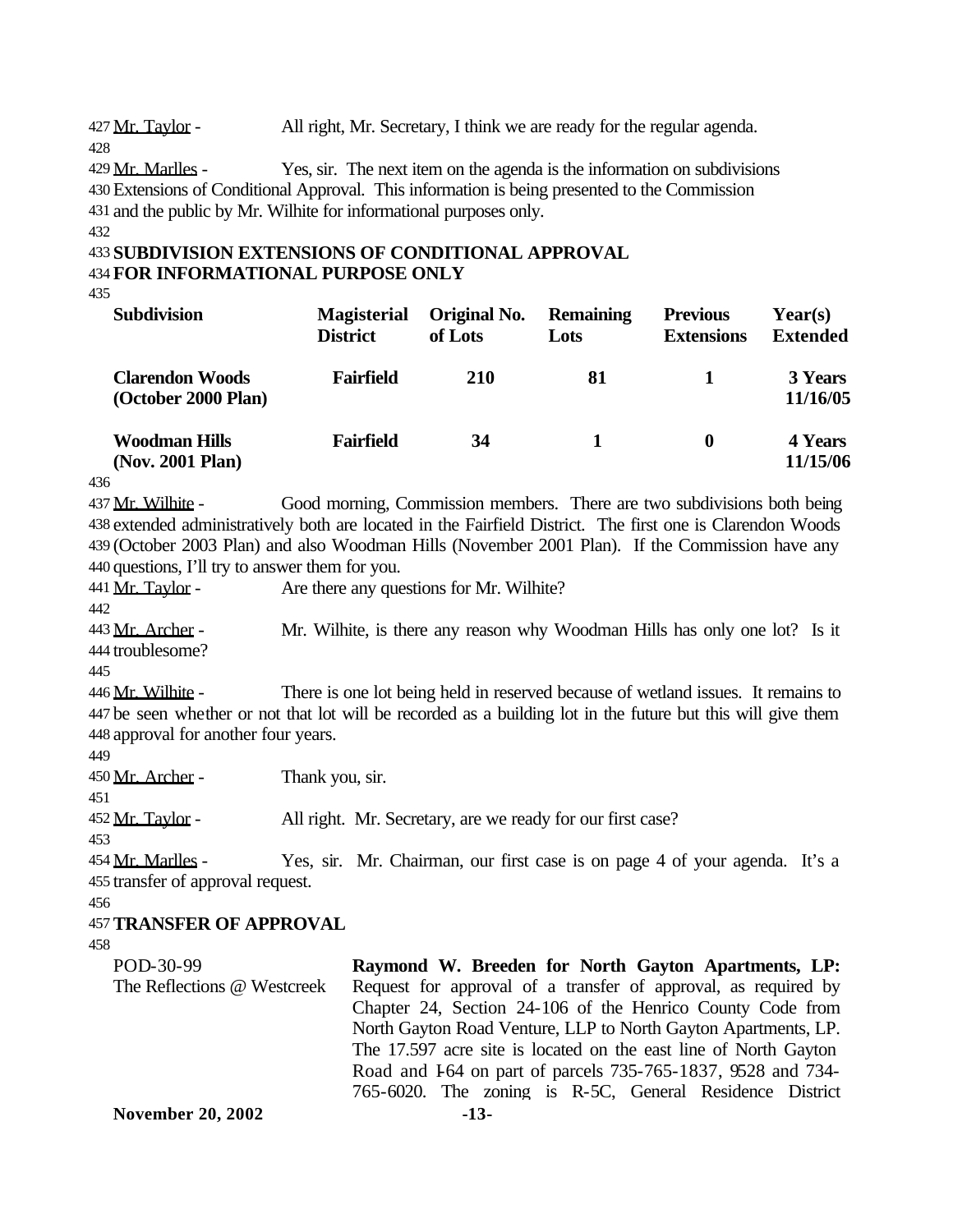(Conditional) and R-6C, General Residence District (Conditional). County water and sewer. **(Three Chopt)**

460 Mr. Taylor - Good morning, Mr. Kennedy. Is there anyone in the audience in opposition to the transfer of approval request for POD-30-99, The Reflections @ Westcreek? No opposition. Mr. Kennedy.

 Mr. Kennedy - Staff recommends approval of the transfer of approval. The project is currently under construction, we just never received a request in time for it to be placed on the Expedited Agenda. There is no reason not to approve it that staff can see. All of the conditions of the POD will need to be satisfied at the time of the Certificate of Occupancy and no CO has been issued at this time, so staff can recommend approval.

470 Mr. Taylor - Are there any questions of Mr. Kennedy by Commission members or comments from the audience? Then I'll move approval of the transfer of approval for POD-30-99, The Reflections at Westcreek.

Mr. Jernigan - Second.

476 Mr. Taylor - The motion was made by Mr. Taylor and seconded by Mr. Jernigan to approve the transfer of approval for POD-30-99, The Reflections @ Westcreek. All in favor say aye…all opposed say nay. The motion carries.

 The Planning Commission approved the transfer of approval request for POD-30-99, The Reflections @ Westcreek, with the continued compliance with the conditions of the original approval.

## **LANDSCAPE & LIGHTING PLAN**

| LP/POD-26-99                          | <b>Donald Strange-Boston for Chestnut Group, L.P:</b> Request for     |
|---------------------------------------|-----------------------------------------------------------------------|
| <b>Chestnut Grove Assisted Living</b> | approval of a landscape and lighting plan, as required by Chapter 24, |
|                                       | Sections 24-106 and 24-106.2 of the Henrico County Code. The          |
|                                       | 3.9-acre site is located at 9010 Woodman Road, on the west line of    |
|                                       | Woodman Road, approximately 200 feet north of E. Parham Road          |
|                                       | on Parcel 774-758-4341. The zoning is R-6C, General Residence         |
|                                       | District (Conditional) and B-1, Business District. (Fairfield)        |

486 Mr. Taylor - Is there anyone in the audience in opposition to the landscape and lighting plan for LP/POD-26-99, Chestnut Grove Assisted Living? No opposition. Ms. News.

489 Ms. News - The applicant has worked closely with staff and has addressed all staff's concerns and proffered requirements, including landscaping in the 35-foot setback strip along Woodman Road and provision of 3½ inch caliber trees in the courtyard. Concealed source lighting has been provided throughout the development and a condition has been added in your agenda to implement the proffered requirement to reduce the lighting to a security level at 10:00 p.m. The applicant has located the screen wall in the field in a manner which preserves existing trees and indicates that the location of the wall has been reviewed and agreed to by the adjacent property owner. Staff recommends approval of the landscape and lighting plan as annotated, subject to the standard

**November 20, 2002 -14-**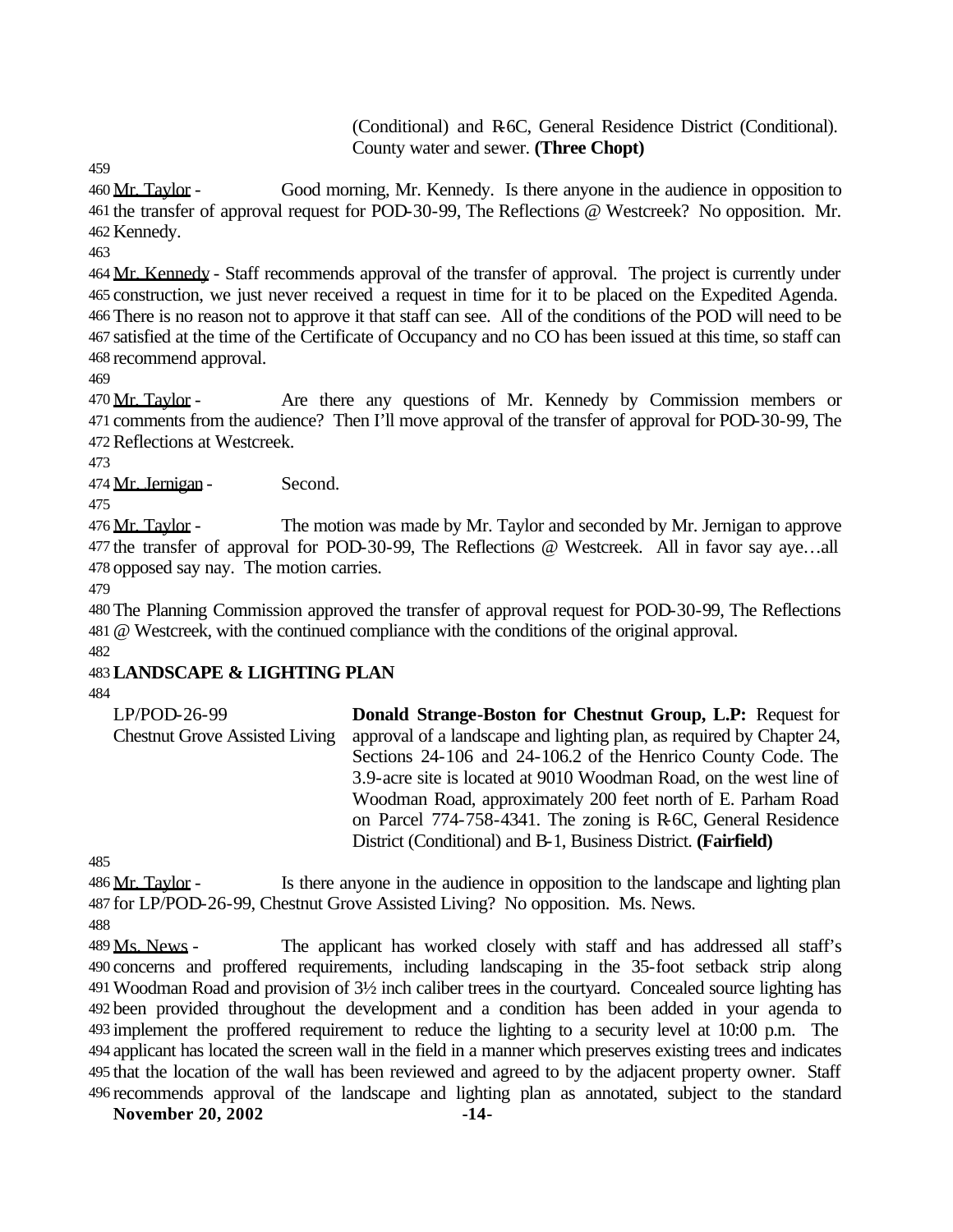conditions for landscape and lighting plans and additional condition No. 6. I'll be happy to answer any questions.

Mr. Taylor - Are there any questions of Ms. News from the Commission? Mr. Archer.

 Mr. Archer - All right, Mr. Chairman, I would like to note that Ms. News did work quite diligently on this one. And we made a slight deviation in the fence alignment, I believe, to accommodate a neighbor, did we not?

506 Ms. News - Right. There are some trees that they were interested in saving. They are actually doing a serpentine wall and they have located the curve so that it works around the existing tree line.

510 Mr. Archer - All right, then, Mr. Chairman, I will move approval of LP/POD-26-99, subject to the standard conditions for landscape and lighting plans and additional condition No. 6.

Mr. Vanarsdall - Second.

515 Mr. Taylor - The motion was made by Mr. Archer and seconded by Mr. Vanarsdall. All in favor say aye…all opposed say nay. The motion carries.

 The Planning Commission approved the landscape and lighting plan for LP/POD-26-99, Chestnut Grove Assisted Living, subject to the annotations on the plan and the standard conditions attached to these minutes for landscape and lighting plans. 

#### **SUBDIVISION & EXCEPTION (Deferred from the October 23, 2002, Meeting)**

Telegraph Run and a Resubdivision of Section C, Block B, Lot 22 and a Reserved for BMP Parcel (September 2002 Plan) **Wingate & Kestner for Commerce Company, LLC:** Request for approval of a conditional subdivision and an exception pursuant to Section 19-4(a) of the Henrico County Code requiring increased rear yard setbacks along Brook Road (U.S. Route 1) a major arterial roadway. The 6.15-acre site is located on the western terminus of Connecticut Avenue, between Brook Road (U.S. Route 1) and Telegraph Road on parcels 784-763-3921, 784-762-3895 and 784- 763-4641. The zoning is R-2A, One-Family Residence District. County water and sewer. **(Fairfield) 15 Lots**

525 Mr. Taylor - Is there anyone in the audience in opposition to subdivision Telegraph Run (September 2002 Plan)? No opposition. Mr. McGarry.

 Mr. McGarry - The Code permits the Planning Commission to grant an exception to the subdivision ordinance for extraordinary hardship. An exception to the subdivision ordinance for increase setbacks has been requested by the applicant for one lot, No. 21, whose rear yard abuts Brook Road, a major arterial roadway that's identified on the Major Thoroughfare Plan. And you have just been handed a blow up, if you will, of what that one detail for that one lot would look like. The standard rear yard setback is 45 feet but as of March we have increase setback requirements for lots backing up to arterial roads. So, his new requirement would be an additional 35 feet for a total of 80 feet or rear yard. The

**November 20, 2002 -15-**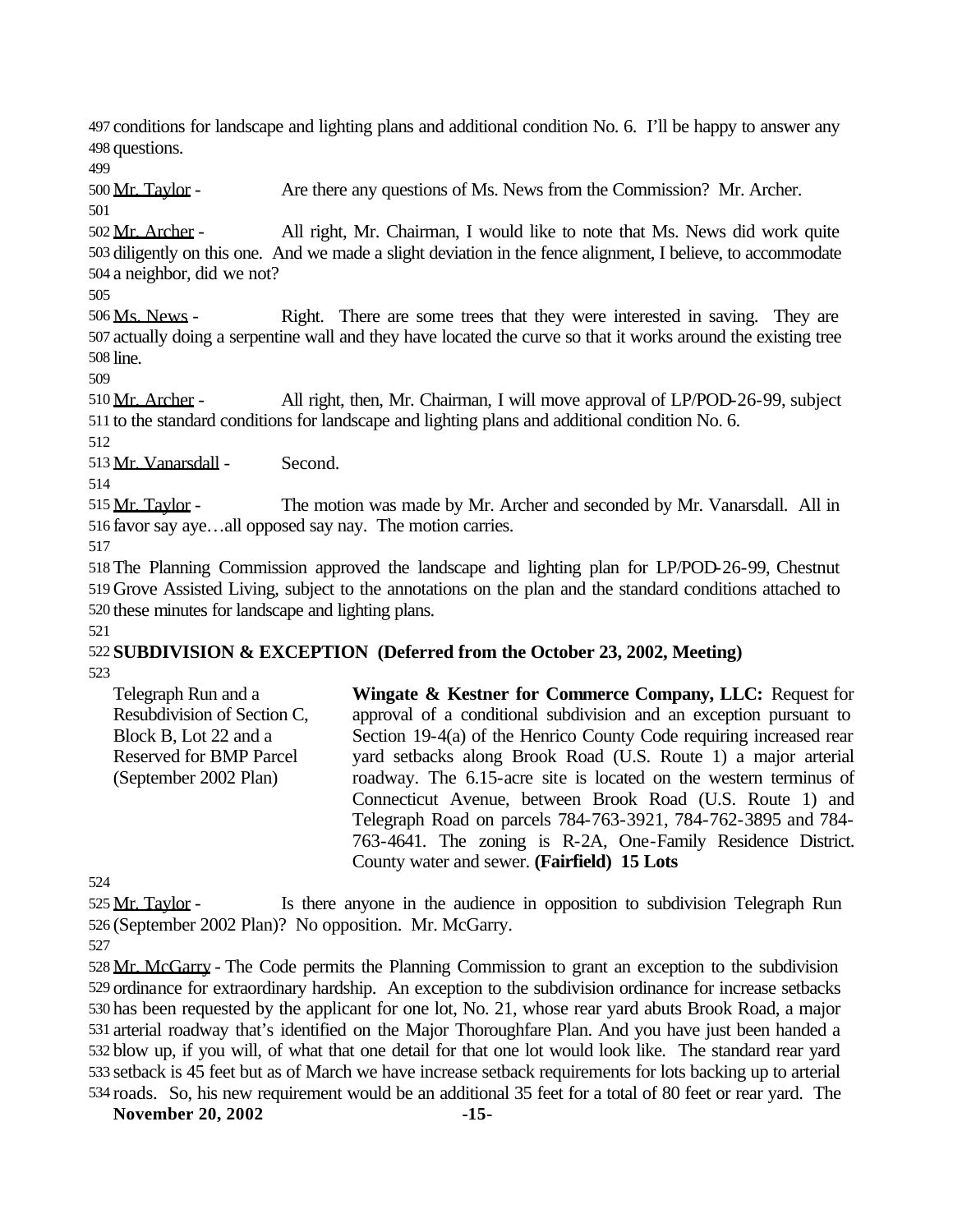applicant will submit his evidence for consideration of exception by you all. Should the Commission act on this request, in addition to standard conditions for subdivisions served by public utilities, the staff recommends addition of condition No. 12. I'll be happy to answer any questions. 539 Mr. Vanarsdall - Is this today's date? 541 Mr. McGarry - Yes, sir. November 20, 2002. 543 Mr. Taylor - Will that require a wavier of time limits? 545 Mr. McGarry - Not really. This is shown on the plan in your packet but this is just much easier to read. Mr. Taylor - I don't think I asked for opposition on this. Is there anyone in the audience in opposition to Telegraph Run Resubdivision, Section C? No opposition. Mr. Archer - I don't have any questions, Mr. Chairman, unless somebody else does. Mr. Taylor - No questions, no comments. I guess it's time for a motion, Mr. Archer. 554 Mr. Archer - Okay, Mr. Chairman, I move approval of Telegraph Run Resubdivision of Section C, Block B, Lot 22, subject to the annotations on the plan… The consideration still has to be submitted to us, does it not, Mr. McGarry? Mr. McGarry - For the exception? Mr. Archer - Yes. Mr. McGarry - Yes, sir, you have to include that in your motion. 564 Mr. Archer - All right. And subject to the submission of evidence for consideration for the exception by this Commission, subject to the additional condition on the addendum, which added No. 13. Mr. Vanarsdall - Second. 570 Mr. McGarry - Thank you for catching that, Mr. Archer. I forgot that there was an addendum item on this one. 573 Mr. Archer - All right. 575 Mr. Jernigan - He's on top of it. 577 Mr. Taylor - The motion was made by Mr. Archer and seconded by Mr. Vanarsdall. All in favor say aye…all opposed say nay. The motion carries. The Planning Commission granted conditional approval for subdivision Telegraph Run and A Resubdivision of Section C, Block B, Lot 22 and a Reserved for BMP Parcel (September 2002 Plan)

**November 20, 2002 -16-**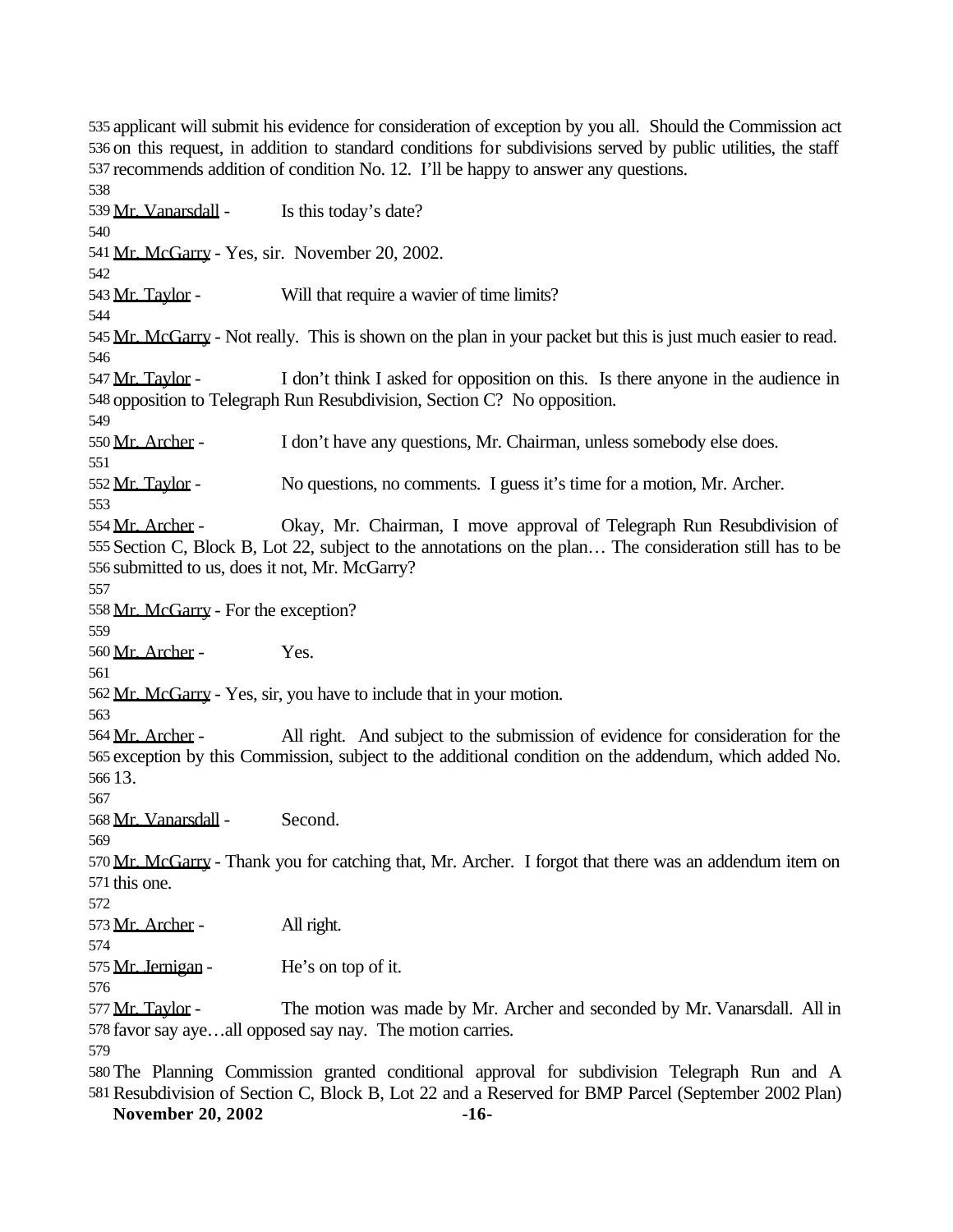and the exception to increase rear yard setbacks along Brook Road subject to the standard conditions attached to these minutes for subdivisions served by public utilities, the annotations on the plan and the following additional conditions:

 12. The detailed plant list and specifications for the landscaping to be provided within the 25-foot- wide planting strip easement along Brook Road (U. S. Route 1) shall be submitted to the Planning Office for review and approval prior to recordation of the plat.

13. A detailed soil report prepared by a professional engineer for filling the BMP lot and addressing

 the adequacy of the compacted fill to support a dwelling and accessory structures shall be submitted to the Planning Office and Building Inspection Office for review and approval prior to

issuance of a building permit.

#### **PLAN OF DEVELOPMENT, SPECIAL EXCEPTION & MASTER PLAN**

POD-6-02 Dabbs House Senior Apartments – Nine Mile and Dabbs House Roads **Resource International Ltd. For Ralph W. & Osie O. Zigler, George T. Jamerson, County of Henrico and Better Housing Coalition:** Request for approval of a plan of development, special exception and master plan, as required by Chapter 24, Sections 24- 2, 24-94 and 24-106 of the Henrico County Code, to construct Phase1A consisting of a three-story, 76 unit apartment building and for approval of a master plan for Phase 1B consisting of three-story, 84-unit apartment building and related improvements. The 28.58 acre site is located on the north side of E. Nine Mile Road approximately 213 feet east of Dabbs House Road on parcels 807-723-4861, 6957, 9052 and part of 2803. The zoning is A-1, Agricultural District, R-5, General Residence District and M-1C, Light Industrial District (Conditional). County water and sewer. **(Varina)**

 Mr. Taylor - Is there anyone in the audience in opposition to POD-6-02, Dabbs House Senior Apartments? No opposition. Mr. Kennedy.

 Mr. Kennedy - There was significant community participation in this project. The zoning case appeared before the Planning Commission in January of this year. The zoning case for this which is C-4C-02 was adopted in April of this year by the Board of Supervisors. There are significant proffers on this site. And, just for the record, I would like to review the proffers in general just so everyone knows that this plan satisfies the proffers. That's what I've been asked for by the homeowners in the area. The proffers included a conceptual site plan. The plan is consistent with the Conceptual Site Plan. It requires 750- foot setbacks from the northern boundary line and it does satisfy that and a 300-foot setback residential development from Nine Mile Road and the plan meets that as well. As far as the exterior materials of the building, are brick and cementations siding and that's consistent with the proffers and the visible foundation is brick and that's also consistent with the proffers. The stormwater management ponds, under the proffers, requires landscaping and is set back behind an existing berm and there are existing trees maintained around the BMP. There is a tree preservation proffer and the plan satisfies that as well. As far as uses, and this is the most particular thing that the people in the neighborhood are most concerned about, is that the use of the building is restricted to multi-family independent living residents for seniors over the age of 62, and this plan is restricted to that and it would require a proffer

**November 20, 2002 -17-**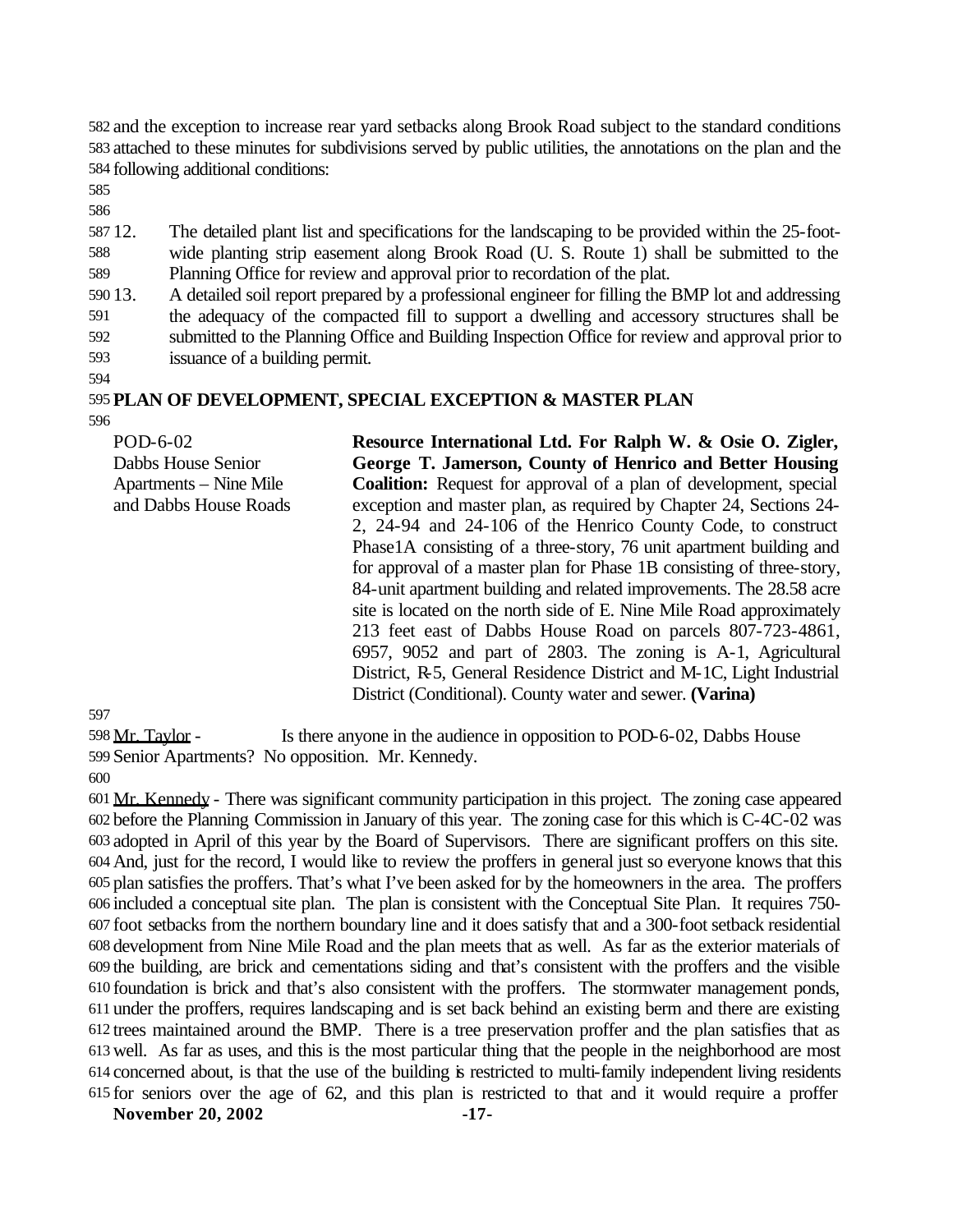amendment in order to modify that. The plan is specifically built for that. The units themselves have independent security systems and pull cords geared specifically toward seniors with all of the amenities appropriate to that. The height on the building is limited to three stories. That's what the special exception is for. The elevations themselves are consistent with the elevations that were approved by the Board of Supervisors, which did show three story buildings. Finally, the density is limited to 160 units and this master plan would approve the entire 160 units. And the last thing is the preservation of Civil War bunkers and those earth works are preserved and they are avoided to extent possible by all utilities and the BMP is placed behind them. In fact, there is a whole bunch of trash in and around those bunkers and that trash will be removed during the construction of the BMP. So, in fact, the site will not only be preserved but improved. With that, staff can recommend approval. We just want to put for the record the fact that all of the conditions of the proffer have been satisfied, all of the conditions of the multi-family guidelines have been satisfied and all of the family regulations have been satisfied. 

Mr. Taylor - Are there any questions for Mr. Kennedy?

631 Mr. Jernigan - I don't have any questions I just want to make a statement. Mr. Kennedy did work pretty hard on this case. There was a lot of opposition in the beginning to the zoning and there have been a couple of neighborhood meetings with the residents of Fairfield Woods and I feel pretty well satisfied now. We don't have any opposition. They were really afraid. A question did come up about if there was a proffer amendment to come through to change it from 62 age restricted back down to just general housing but I don't think that we have a supervisor that would bring that to a motion and I know he would have a hard time getting a second on it so, for the record, they won't have to worry about that. But, I thank you, Mr. Kennedy. I don't have any more questions. 

 Mr. Taylor - Are there any more questions from the Commission? I had one as we went over this. It really has to do with the history. Those earth works that are on the site, you mentioned that they were going to be preserved. Are they clearly marked as to the fact that they are Civil War earth works and are in such a manner that they will be preserved and used as a point of interest? 

645 Mr. Kennedy - They are identified on the construction plans. The construction plans, there is a break in them that's where the construction plans utilize to get utilities through the site, so they have been avoided. As far as being specifically identified by a marker or anything to that effect, I think that's the intention of the owner but that's not shown on the plan. We don't have signage at this time. 

 Mr. Taylor - My thought in making that comment is I think that particular feature should be preserved and highlighted so that the people that are on the site as well as people who might be visitors would see that this is an item of interest.

Mr. Jernigan - Come on up, Robert, I'll let you tell them.

 Mr. Stout - Good morning. For the record, my name is Robert Stout and I'm with Resource International and we prepared the plan that has been brought before you. I've been in constant contact with Parks and Recreation about the bunkers, how to preserve them, and the clean up of the bunkers. A maker is going to be placed, which they are deciding the style, type and location of the marker. So, at the moment I will assure you that they are going to be preserved and made a site. 

 Mr. Taylor - Thank you, Mr. Stout, we appreciate that, the comment and I appreciate the effort. Thank you very much. Are there any other comments from the Commission?

**November 20, 2002 -18-**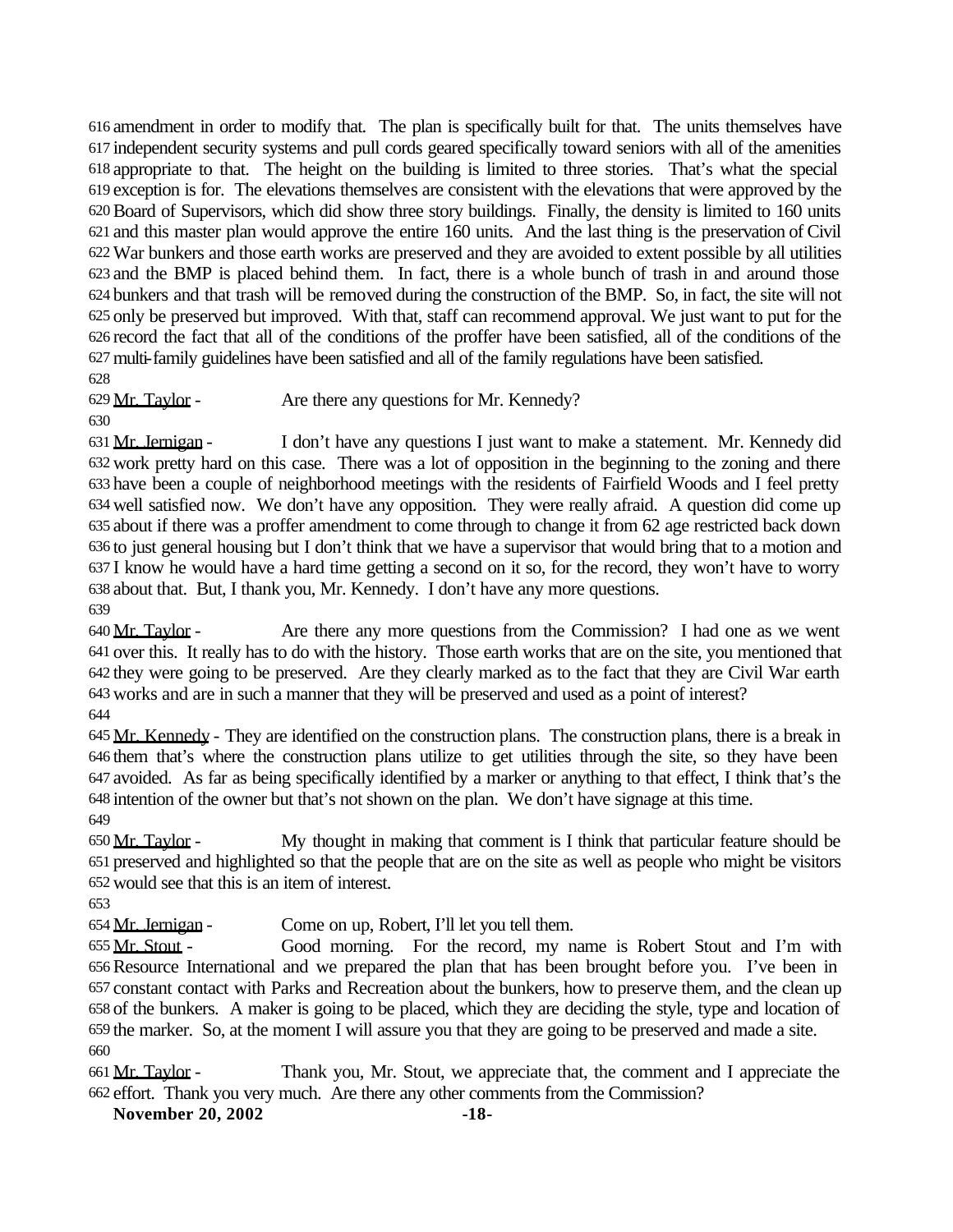Mr. Jernigan - We don't need to hear from the applicant on this.

Mr. Kennedy - We do need two motions, one is for the special exception for the height.

 Mr. Jernigan - I got you. All right, with that, Mr. Chairman, I'll make a motion for the special exception for a three-story building on POD-6-02, Dabbs House Senior Apartments.

Mr. Vanarsdall - Second.

673 Mr. Taylor- The motion was made by Mr. Jernigan and seconded by Mr. Vanarsdall to approve the special exception for a three-story structure. All in favor say aye…all opposed say nay. The motion carries.

 The Planning Commission approved the special exception for building height for POD-6-02, Dabbs House Senior Apartments.

 Mr. Jernigan - And, Mr. Chairman, I would like to make a motion to approve POD-6-02, Dabbs House Senior Apartments on Nine Mile and Dabbs House Road, subject to the annotations on the plan, the standard conditions for developments of this type and the following additional conditions listed on the agenda Nos. 23 through 38.

685 Mr. Taylor - Second. The motion was made by Mr. Jernigan and seconded by Mr. Taylor. All in favor say aye…all opposed say nay. The motion carries.

 The Planning Commission approved POD-6-02, Dabbs House Senior Apartments, subject to the standard conditions attached to these minutes for developments of this type, the annotations on the plan and the following additional conditions:

 23. The easements for drainage and utilities as shown on approved plans shall be granted to the County in a form acceptable to the County Attorney prior to any occupancy permits being issued. The easement plats and any other required information shall be submitted to the County Real Property Agent at least sixty (60) days prior to requesting occupancy permits.

- 24. The limits and elevations of the 100-year frequency flood shall be conspicuously noted on the plan "Limits of 100 Year Floodplain." In addition, the delineated 100-year floodplain must be labeled "Variable Width Drainage and Utility Easement." The easement shall be granted to the County prior to the issuance of any occupancy permits.
- 25. The entrances and drainage facilities on Nine Mile Road (State Route 33) shall be approved by the Virginia Department of Transportation and the County.
- 26. A notice of completion form, certifying that the requirements of the Virginia Department of

 Transportation entrances permit have been completed, shall be submitted to the Planning Office prior to any occupancy permits being issued.

 27. The developer shall provide fire hydrants as required by the Department of Public Utilities and Division of Fire.

- 28. The proffers approved as a part of zoning case C-4C-02 shall be incorporated in this approval.
- 29. Any necessary off-site drainage and/or water and sewer easements must be obtained in a form
- acceptable to the County Attorney prior to final approval of the construction plans.

**November 20, 2002 -19-**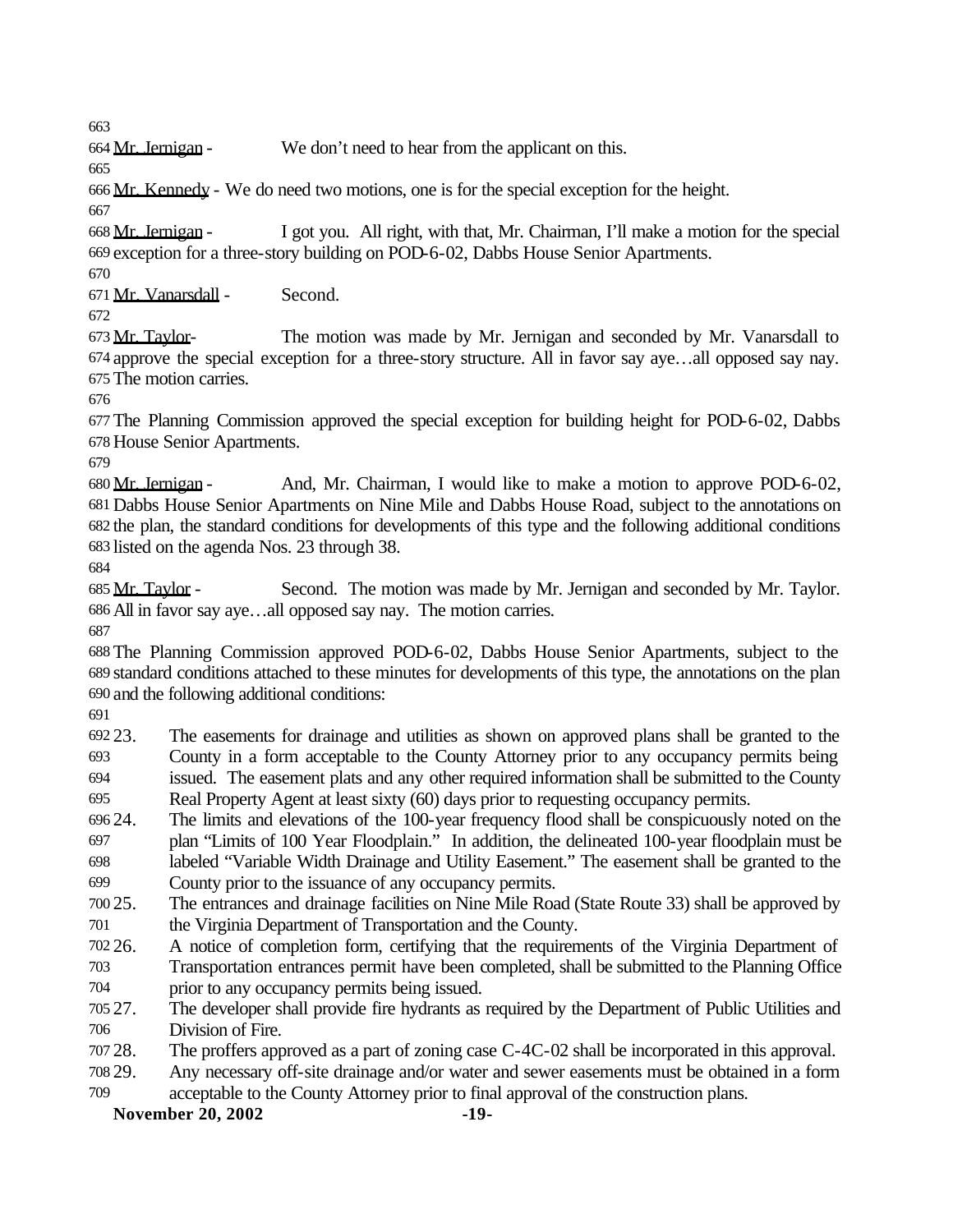| 710 30.   | Deviations from County standards for pavement, curb or curb and gutter design shall be                                                           |
|-----------|--------------------------------------------------------------------------------------------------------------------------------------------------|
| 711       | approved by the County Engineer prior to final approval of the construction plans by the                                                         |
| 712       | Department of Public Works.                                                                                                                      |
| $-1 - 24$ | $\overline{z}$ $\overline{z}$<br>the contract of the contract of the contract of the contract of the contract of the contract of the contract of |

- 31. Storm water retention, based on the 50-10 concept, shall be incorporated into the drainage plans.
- 32. Insurance Services Office (ISO) calculations must be included with the plans and contracts and must be approved by the Department of Public Utilities prior to the issuance of a building permit.
- 33. Approval of the construction plans by the Department of Public Works does not establish the curb and gutter elevations along the Henrico County maintained right-of-way. The elevations will be set by Henrico County.
- 34. Approval of the construction plans by the Department of Public Works does not establish the curb and gutter elevations along the Virginia Department of Transportation maintained right-of- way. The elevations will be set by the contractor and approved by the Virginia Department of Transportation.
- 35. The owners shall not begin clearing of the site until the following conditions have been met:

- (a) The site engineer shall conspicuously illustrate on the plan of development or subdivision construction plan and the Erosion and Sediment Control Plan, the limits of the areas to be cleared and the methods of protecting the required buffer areas. The location of utility lines, drainage structures and easements shall be shown.
- (b) After the Erosion and Sediment Control Plan has been approved but prior to any clearing or grading operations of the site, the owner shall have the limits of clearing delineated with approved methods such as flagging, silt fencing or temporary fencing.

 (c) The site engineer shall certify in writing to the owner that the limits of clearing have been staked in accordance with the approved plans. A copy of this letter shall be sent to the Planning Office and the Department of Public Works.

- (d) The owner shall be responsible for the protection of the buffer areas and for replanting and/or supplemental planting and other necessary improvements to the buffer as may be appropriate or required to correct problems. The details shall be included on the landscape plans for approval.
- 36. The conceptual master plan, as submitted with this application, is for planning and information purposes only. All subsequent detailed plans of development and construction plans needed to implement this conceptual plan may be administratively reviewed and approved and shall be subject to all regulations in effect at the time such subsequent plans are submitted for review/approval.
- 37. The location of all existing and proposed utility and mechanical equipment (including HVAC units, electric meters, junction and accessory boxes, transformers, and generators) shall be identified on the landscape plans. All equipment shall be screened by such measures as determined appropriate by the Director of Planning or the Planning Commission at the time of plan approval**.**
- 38. The necessary offsite easement for ingress/egress to and from Dabbs House Road shall be obtained prior of final approval of the constructions plans.
- **PLAN OF DEVELOPMENT & TRANSITIONAL BUFFER DEVIATION**
- **November 20, 2002 -20-** POD-74-02 **Charles Hankins, Hulcher & Associates for Faith Community**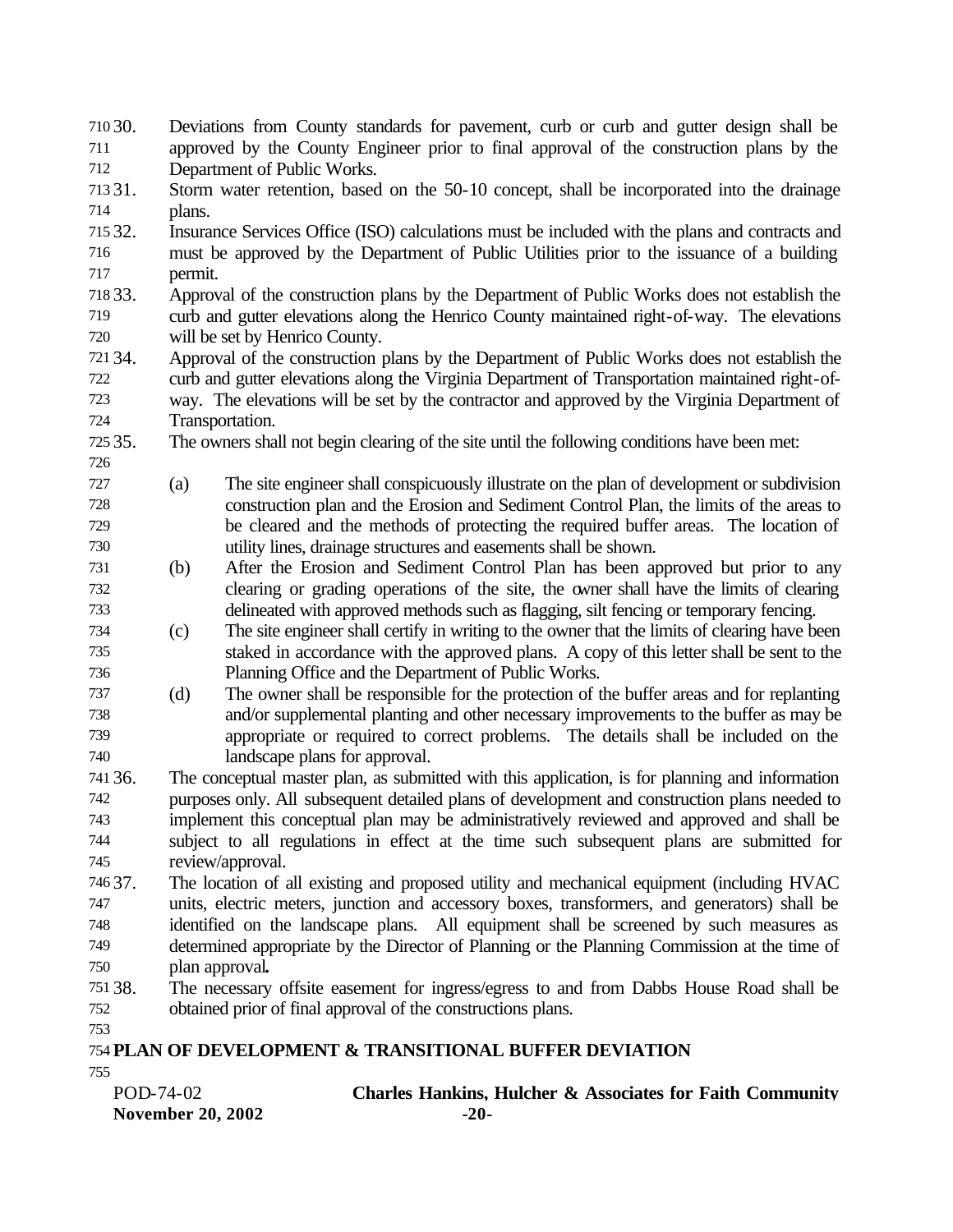Faith Community Baptist Church – 1903 Cool Lane **Baptist Church:** Request for approval of a plan of development and transitional buffer deviation as required by Chapter 24, Sections 24- 106 and 24-106.2(e)(3) of the Henrico County Code to construct a 6,490 16,490 square foot, 400 seat, two-story multi-purpose building for church use. The 3.10 acre site is located 400 feet east of Mechanicsville Turnpike (U.S. Route 360), on the south side of Cool Lane on parcel 798-726-9359. The zoning is B-3, Business District. County water and septic tank/drainfield. **(Fairfield)**

 Ms. Goggin - Good morning. This project is requesting the first phase of a multi-phase church as came be seen in the staff's master plan that is submitted for information only. The first issue to come up is the fact that the architecturals in your packet reflect this color scheme and the applicant has presented a different color scheme that came in Friday, which is this color scheme (referring to rendering). It has changed a little bit but I wanted the Commission to know that they have presented something different that is in your packet.

 The main reason why we are up here today is because the applicant has requested three transitional buffer deviations. The site is an existing business site in an already developed area of town and they are facing the problems of trying to accumulate land and build a building when they have definite constraints on their boundaries. As you can tell from the ultimate plan, and as I said you are not approving that it's just for your information, they will have approximately six feet on the residential sides of the property, which is the southern and eastern side. But, our code requires a 35-foot transitional buffer and they are asking for a deviation from that. Also, across the street is Agricultural Zoning. Even though it is an active nursing home, it is zoned Agricultural and that also requires a 35-foot transitional buffer. At the time of my staff report, the applicant had not provided what they proposed in lieu or in conjunction with the buffer that was to remain. But since that time, we have gotten with the applicant and they have provided us additional information.

What they said they would do for this transitional buffer deviation is that they will provide a four-foot mock-iron fence on the residential side of the church, which would be the eastern and southern side. They have also agreed to install landscaping to help hide headlights and such from the adjacent property owners and deciduous trees. Currently, right now the lot is literally an asphalt lot. So, anything that they do to add greenery is great. The applicant also agreed to work with staff on providing proper landscaping to have a reduced buffer on Cool Lane but still something attractive that's inviting to the neighborhood and would be attractive to the nursing home across the street. To do this I need to ask the Commission to do two things. One, the staff annotated plan. The staff annotated a seven-foot block wall and a four-foot mock-ironed fence around three sides of the site that aren't on Cool Lane. I request that you strike those since they are proposing the four-foot mock-iron fence and working with staff. Also, I would like to add a condition that for the transitional buffer deviation that a "landscape plan will be submitted to be reviewed by the Planning Commission before a building permit is issued for the building." That way staff can work with the applicant and vice-versa and the neighbors to make sure that an appropriate amount of landscaping is provided to ease the church into the area while at the same time providing opportunities for visibility for neighbors to keep an eye on each other and the church and for Police to be able to patrol the area versus an opaque fence that would otherwise be required. 

 The applicant and engineer are here if you would like to ask them some questions. This will require up to four motions depending on if the Commission approve all of the transitional buffers or if only one or

**November 20, 2002 -21-**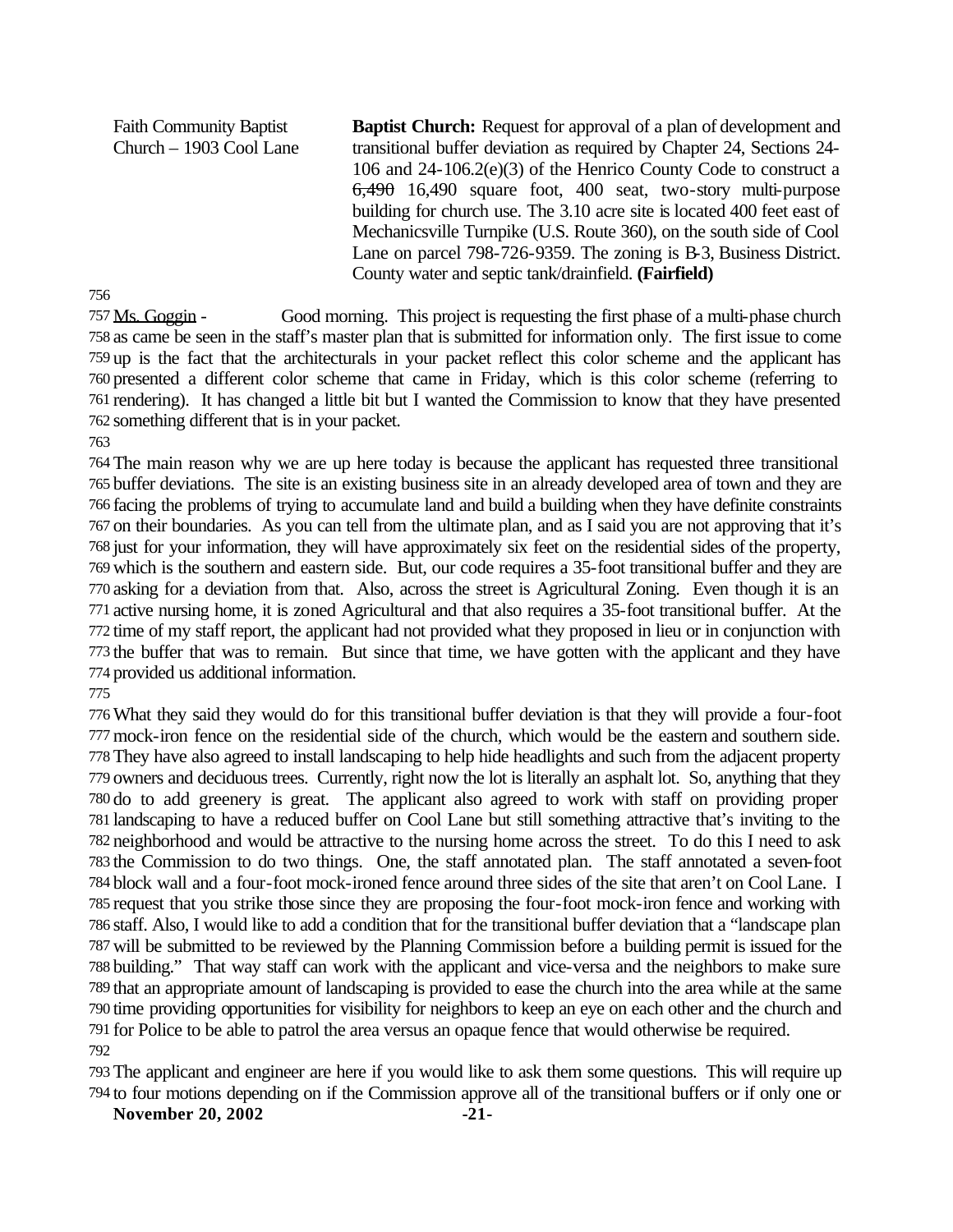two of the deviations are approved. And I'm here to answer any questions you may have. 797 Mr. Archer - Ms. Goggin, okay, we annotated the seven-foot wall, and we will need to change that too…. 800 Ms. Goggin - Four-foot mock iron against the R-4 zoning, which would be the southern and eastern property lines. 803 Mr. Archer - Is that wrought iron you said? Ms. Goggin - No. Mock iron. 807 Mr. Archer - Okay. Now, can you show us again the difference between the two plans the one that was submitted originally and the one that was submitted today. We are talking basically about color, right? 811 Ms. Goggin - Basically color. The elevations are the same. The architectural and colors that are in your packet indicate the tan whereas the more gray that was submitted Friday. As we know magic markers may not represent the true color of the building material. 815 Mr. Archer - Okay. And we would also need to add the condition that the landscape plan be submitted before certificate of occupancy. 818 Ms. Goggin - We were hoping that the landscape plan would be submitted for review by the Planning Commission prior to issuance of a building permit. 821 Mr. Vanarsdall - Mr. Chairman, was there any opposition to this case? 823  $\overline{Ms}$ . Goggin - Oh, I'm sorry. 825 Mr. Archer - No, there was no opposition. 827 Mr. Taylor - No, there was no opposition. Mr. Vanarsdall - All right. Good. 831 Ms. Goggin - Ted just brought up a point that No. 9 amended says Planning Commission approval prior to issuance of a certificate of occupancy. We would still like to keep No. 9 amended because that's the approval part of the CO but we would like a conditional condition that would be submittal prior to building permit approval. So, it's a double catch. 836 Mr. Archer - I got you. Number 9 amended doesn't quite cover it. Okay. 838 Mr. Taylor - Let me ask you a question on each of the fences. You said we had to make separate motions for each of those?

- 
- **November 20, 2002 -22-** 841 Ms. Goggin - No. It's just that they are asking for... there are three sides that need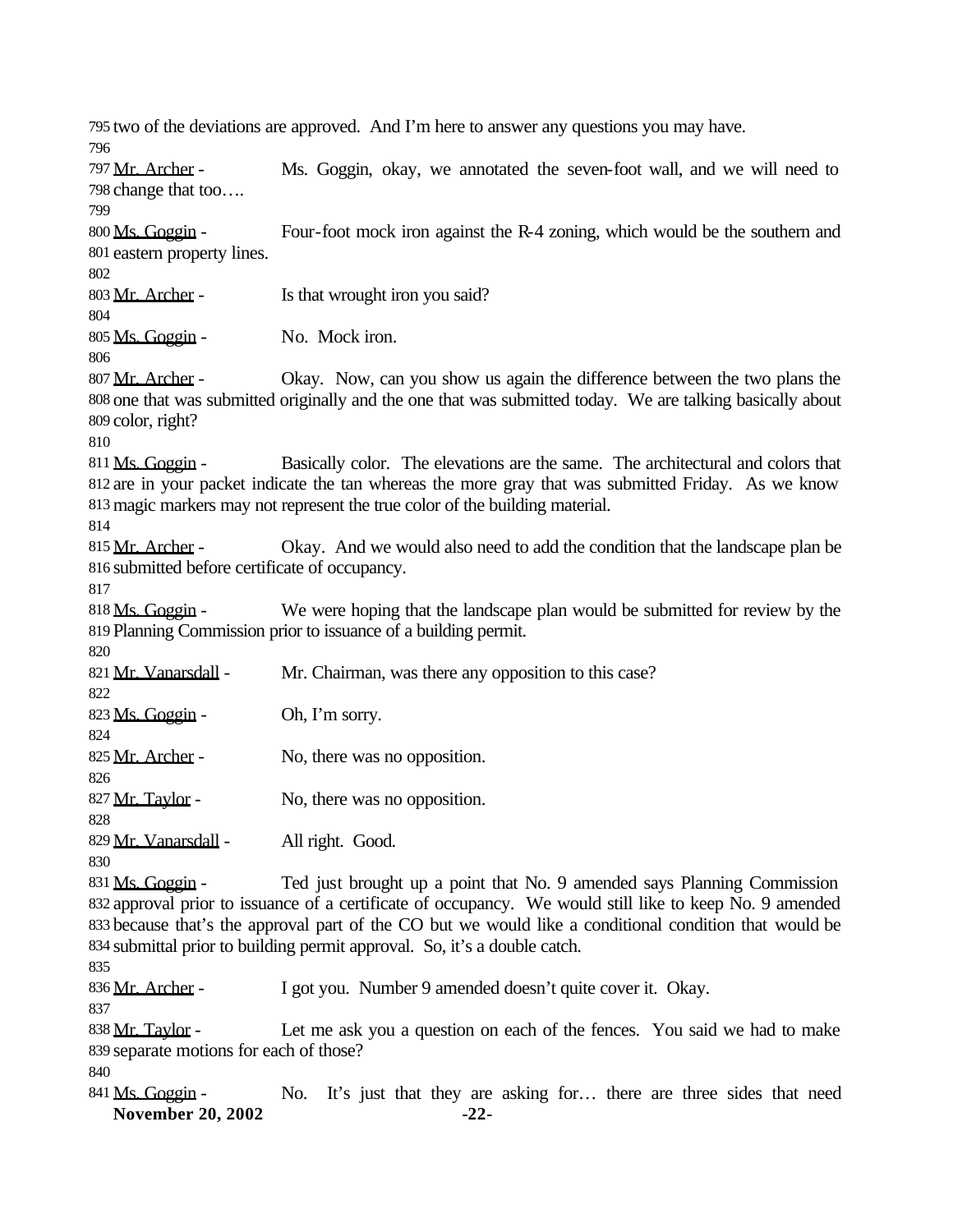transitional buffer deviation and if the Planning Commission felt it was right to approve one and not the other, than I believe you would need to make separate motions.

 845 Mr. Taylor - But if we collectively approve them all, one motion. 847 Ms. Goggin - One motion, right. And then a motion for the POD. 849 Mr. Archer - Ms. Goggin, I know you and I discussed this, what was CPTED's feeling about the seven-foot block wall? Ms. Goggin - Well I talked to Police about it and the area does have a little bit of crime in the area and with the church and the neighbors they have indicated to me that they would prefer to have, as well as Police, they would prefer to have a lower non-opaque fence so when they are driving by they can see so they can keep an eye on each other and keep an eye out. Also a seven-foot black wall might isolate the church from the neighborhood which we hope not to do that. 858 Mr. Archer - And one last thing, oh I can ask the applicant this. Thank you, ma'am. 860 Mr. Taylor - Are there any other questions of Ms. Goggin? 862 Mr. Vanarsdall - You said it will not be a wall, they don't want it opaque, is that right? 864 Ms. Goggin - Four foot mock iron. 866 Mr. Taylor - Which is just iron simulated, it's not iron it just looks like iron. 868 Mr. Jernigan - Is it aluminum? 870 Mr. Taylor - I think it could be aluminum but more appropriate these days I think it's some high-grade plastics. You see that plastic in both white and black and the developers tend to put that in because of the long life span for that particular project. 874 Ms. Goggin - And it's more decorative and not chain link. 876 Mr. Taylor - And it doesn't need any maintenance actually, so in the long run the economics are improved. So, Mr. Archer, I believe a motion is in order, sir. 879 Mr. Archer - We need to hear from the applicant, I believe. 881 Mr. Taylor - All right, we will enjoy hearing from the applicant. Ma'am, if you would come down and identify yourself for the record we would be happy to hear your comments. 884 Ms. Gould-Champ - Good morning, my name is Patricia Gould-Champ and I'm the pastor of Faith Community Baptist Church. We have been a church for seven years. We started in what was the old recreation or bowling alley and we tore that down and we are now worshipping at another place. We have a special heart for the community of Creighton, Fairfield and Whitcomb Courts. So, we want to move back to the area that we can continue to provide services. We do own the little parcel of

**November 20, 2002 -23-**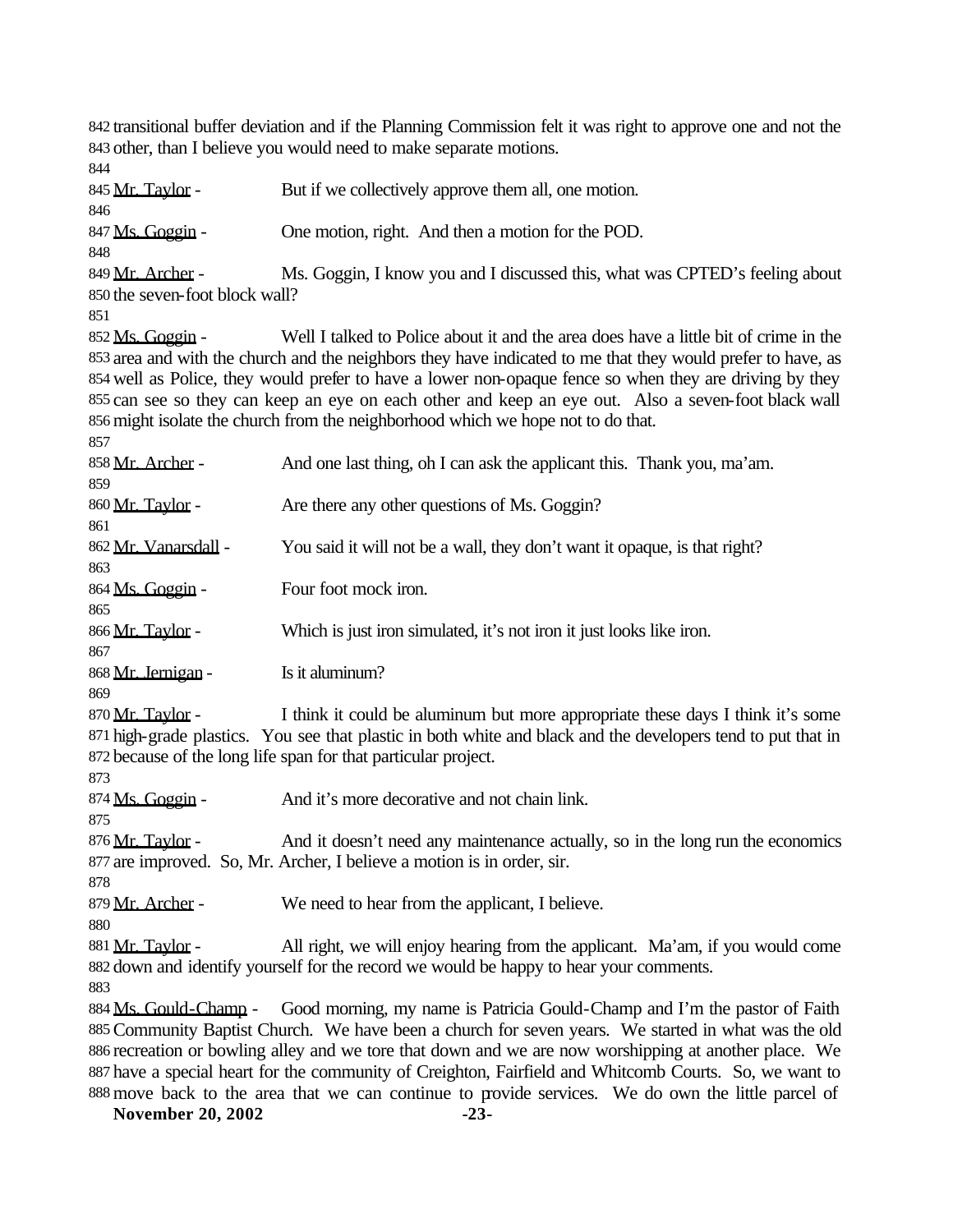property which is our church office and we do ministry during the week out of that office to the community. The reason we asked for the waiver is because of a feeling of inclusitivity for the community. We have enjoyed a very good relationship with our neighbors and felt that a wall say something that was indicative of our ministry and we really want to be a part of that community and want the community to feel that they are a part of all that we do. So, we hope that… we are excited about fully returning and so we want to move forward with that plan to serve that community. 

896 Mr. Archer - Thank you, Dr. Gould-Champ. Can you tell me between the two drawings that were submitted, the two renderings, which one comes closest to the color that you think we will end up with?

899 Ms. Gould-Champ - We had asked that, at our last meeting with the architect, for a lighter color and had to do with the lighting effect at night. It's almost a very pale gray which will come off looking I guess almost white at night, but it was to give the effect, with the lights on it at night, to just speak of illumination for the community. So, it is an effect of that for the community.

904 Mr. Archer - We just wanted to have some kind of idea in our mind which one we are actually looking at. And the part about the fence, the CPTED department, and I'm sure Ms. Goggin has discussed this with you, is usually against having high solid walls anyway because of the fact you can't see what's on the other side. At seven feet you can't see over it and being solid you certainly can't see through it. So, that's one of the reasons for that so I think that is actually in our favor. The other thing I wanted to ask you was if you are in concert with the things that the staff has recommended in terms of how we perceive from this point. Does that meet your approval?

 Ms. Gould-Champ - Yes. In fact, our engineer is here and so we would be working with them. 

 Mr. Archer - One of the things I think you and I discussed yesterday in the second condition that you submitted, we talked about how we would need to be a little more specific about what types of trees, shrubs that will be planted and they will take care of that part when we do the landscaping. The word "appropriate" is just a little bit vague and we need to get beyond that. That's all I have, unless some of the other Commissioners have any questions. 

| 920 Mr. Taylor -        | No questions from the Commission.                                                                    |
|-------------------------|------------------------------------------------------------------------------------------------------|
| 921                     |                                                                                                      |
| 922 Mr. Archer -        | Thank you, Dr. Gould-Champ.                                                                          |
| 923.                    |                                                                                                      |
| 924 <u>Mr. Tavlor</u> - | Thank you, Doctor.                                                                                   |
| 925.                    |                                                                                                      |
| 926 Mr. Archer -<br>927 | Ms. Goggin, did we grab everything?                                                                  |
| 928 <u>Ms. Goggin</u> - | I believe so.                                                                                        |
| 929                     |                                                                                                      |
| 930 Mr. Archer -        | I'm going to try to craft a motion here.                                                             |
| 931                     |                                                                                                      |
| 932 Mr. Tavlor -        | Take your time, Mr. Archer, it may be a little complicated.                                          |
| 933.                    |                                                                                                      |
| 934 <u>Mr. Archer</u> - | Okay then, Mr. Chairman, I will move for approval of POD-74-02, Faith                                |
|                         | 935 Community Baptist Church – 1903 Cool Lane, subject to the annotations on the plans, the standard |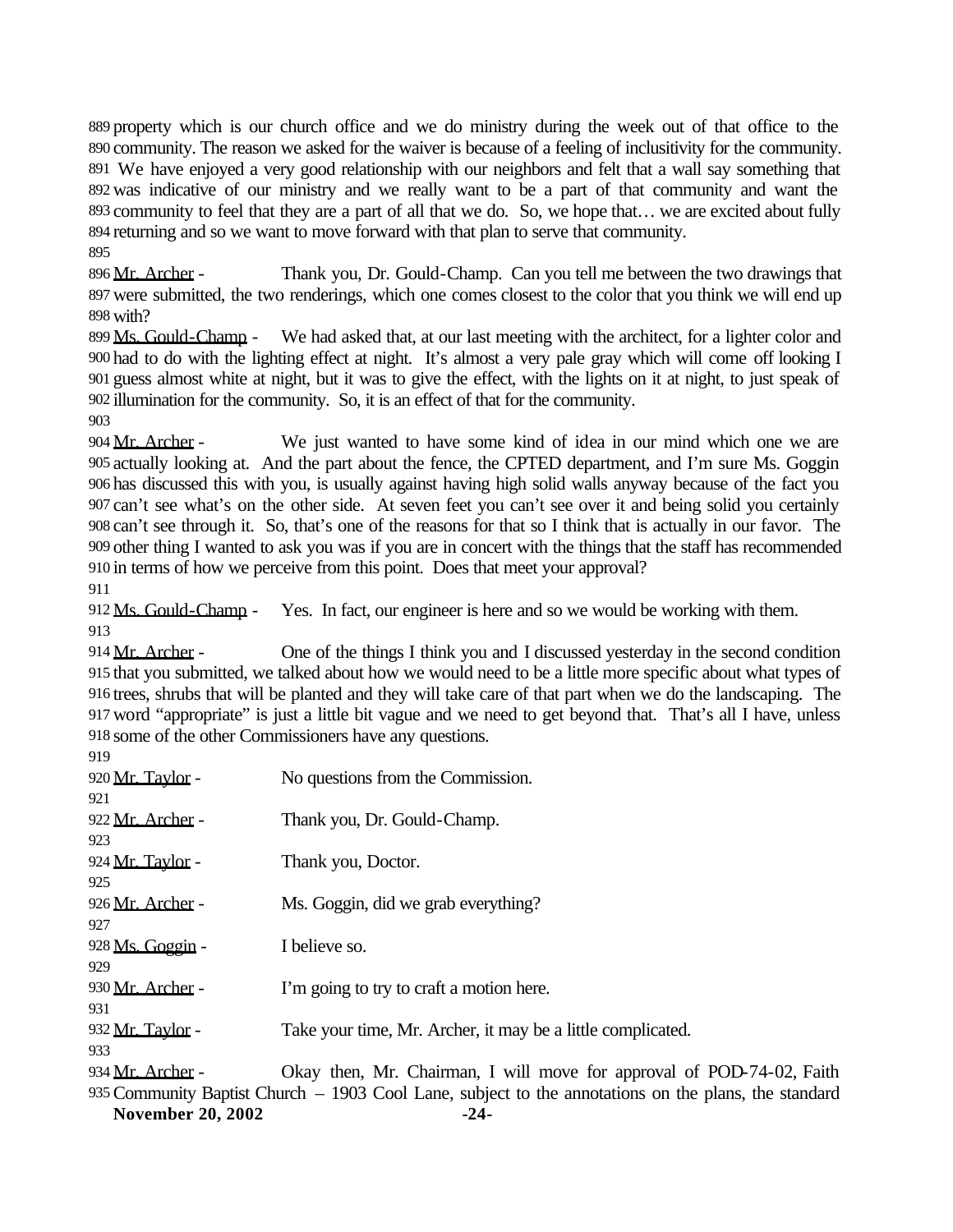conditions for developments of this type, the additional conditions Nos. 9 and 11 amended, Nos. 23 through 32 as shown on the agenda, and changing the annotations for the seven-foot wall to a four-foot mock-iron fence and including the condition that landscape plans will be submitted before a building permit can be issued.

| 940                  |                                                                           |
|----------------------|---------------------------------------------------------------------------|
| 941 Ms. Goggin -     | I'm sorry, that's submitted for review prior to building permit.          |
| 942                  |                                                                           |
| 943 Mr. Archer -     | Let me change that to say for "review prior to building permit."          |
| 944                  |                                                                           |
| 945 Mr. Vanarsdall - | Second.                                                                   |
| 946                  |                                                                           |
| 947 Mr. Jernigan -   | Question. Do we have to do the transitional buffer first, before the POD. |
| 948                  |                                                                           |
| 949 Mr. Marlles -    | I don't think it makes a difference, Mr. Archer.                          |
| 950                  |                                                                           |
| $951$ Mr. Taylor     | The motion was made by Mr. Archer and seconded by Mr. Vanarsdall All in   |

The motion was made by Mr. Archer and seconded by Mr. Vanarsdall. All in favor say aye…all opposed say nay. The motion carries. 

 The Planning Commission approved POD-74-02, Faith Community Baptist Church – 1903 Cool Lane, subject to the standard conditions attached to these minutes for developments of this type, the annotations on the plan and the following additional conditions:

 9. **AMENDED** - A detailed landscaping plan shall be submitted to the Planning Office for review and Planning Commission approval prior to the issuance of any occupancy permits.

 11. **AMENDED** - Prior to the approval of an electrical permit application and installation of the site lighting equipment, a plan including depictions of light spread and intensity diagrams, and fixture specifications and mounting height details shall be submitted for Planning Office review and Planning Commission approval.

- 23. The easements for drainage and utilities as shown on approved plans shall be granted to the County in a form acceptable to the County Attorney prior to any occupancy permits being issued. The easement plats and any other required information shall be submitted to the County Real Property Agent at least sixty (60) days prior to requesting occupancy permits.
- 24. The developer shall provide fire hydrants as required by the Department of Public Utilities and Division of Fire.
- 25. A standard concrete sidewalk shall be provided along the north side of Cool Lane.

26. Outside storage shall not be permitted.

- 27. Any necessary off-site drainage and/or water and sewer easements must be obtained in a form acceptable to the County Attorney prior to final approval of the construction plans.
- 28. Deviations from County standards for pavement, curb or curb and gutter design shall be approved by the County Engineer prior to final approval of the construction plans by the Department of Public Works.
- 29. Insurance Services Office (ISO) calculations must be included with the plans and contracts and must be approved by the Department of Public Utilities prior to the issuance of a building permit.
- 30. Approval of the construction plans by the Department of Public Works does not establish the curb and gutter elevations along the Henrico County maintained right-of-way. The elevations
- will be set by Henrico County.
	- **November 20, 2002 -25-**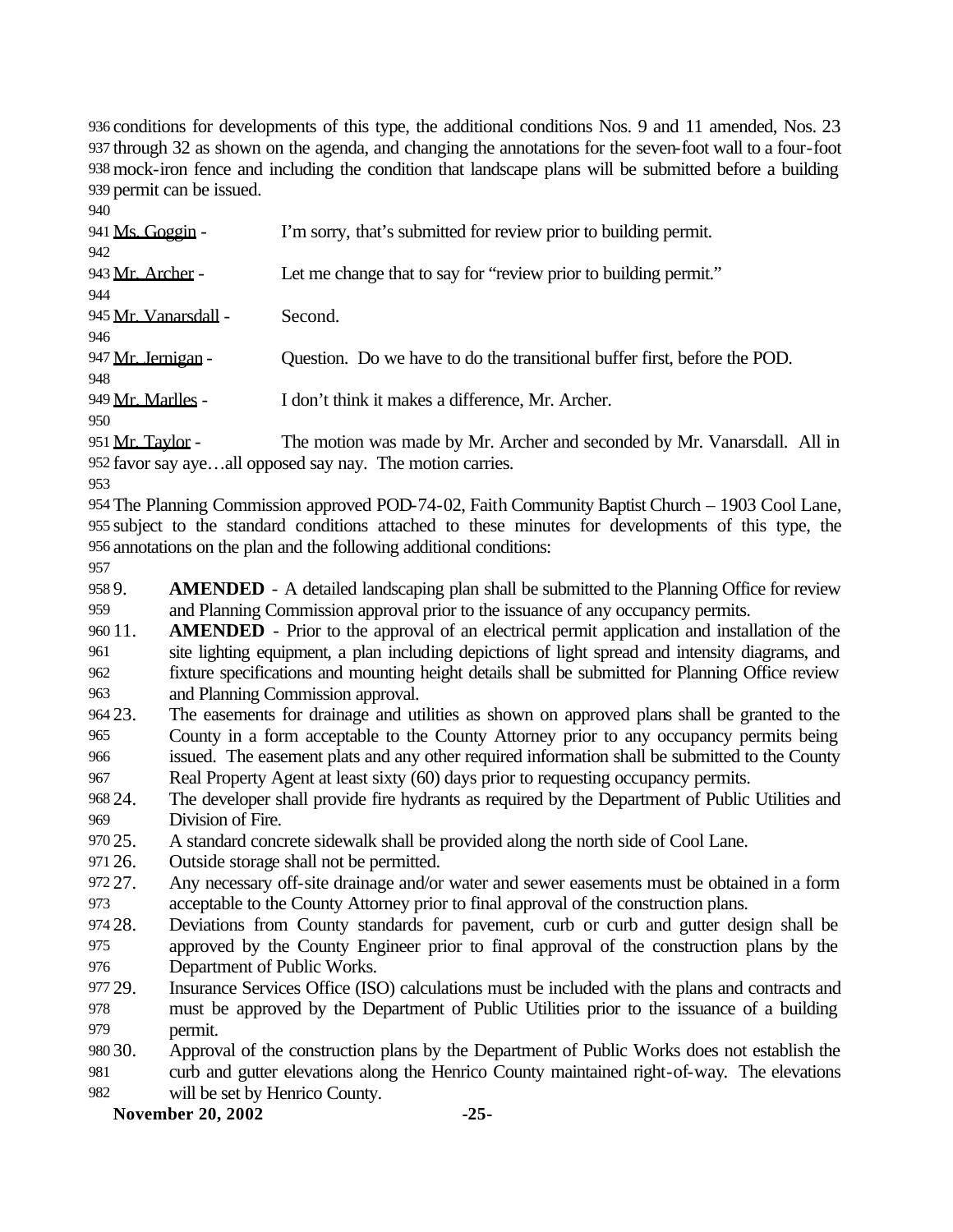31. The conceptual master plan, as submitted with this application, is for planning and information purposes only. 32. The location of all existing and proposed utility and mechanical equipment (including HVAC

 units, electric meters, junction and accessory boxes, transformers, and generators) shall be identified on the landscape plans. All equipment shall be screened by such measures as determined appropriate by the Director of Planning or the Planning Commission at the time of plan approval**.**

33. The landscape plan shall be submitted for review prior to issuance of a building permit.

992 Mr. Jernigan - Now, you have got to do the transitional buffer deviation.

 Mr. Archer - Mr. Chairman, we do need a motion for the buffer deviation so I move approval of the transitional buffer deviation.

Mr. Vanarsdall - Second.

999 Mr. Taylor - The motion was made by Mr. Archer and seconded by Mr. Vanarsdall to approve the transitional buffer deviation for POD-74-02, Faith Community Baptist Church. All in favor say aye…all opposed say nay. The motion carries.

 The Planning Commission approved the transitional buffer deviation for POD-74-02, Faith Community Baptist Church – 1903 Cool Lane.

Mr. Marlles - Mr. Chairman, our next and last case is on Page 25.

 **PLAN OF DEVELOPMENT (Deferred from the October 23, 2002, Meeting)** 

| POD-78-02            | Foster & Miller, P.C. for A. R. Tedesco Trust and Wilton Real          |
|----------------------|------------------------------------------------------------------------|
| Three Chopt Village, | <b>Estate &amp; Development Corporation:</b> Request for approval of a |
| Sections A and B     | plan of development, as required by Chapter 24, Section 24-106 of      |
|                      | the Henrico County Code to construct 75, two-story townhouses.         |
|                      | The 32.6 acre site is located on the north line of Three Chopt Road    |
|                      | approximately 1,400 feet west of Gaskins Road at 10700 Three           |
|                      | Chopt Road on parcels 748-756-8078, 749-756-6440, 6859 and             |
|                      | part of parcels $749-755$ , $4576$ and $6396$ . The zoning is R-6C,    |
|                      | General Residence District (Conditional). County water and sewer.      |
|                      | (Three Chopt)                                                          |

1011 Mr. Taylor - Before we began I want to ask if there is any opposition to this case? For the first time in 18 months there is no opposition to this case. Mr. Vanarsdall - Mr. Secretary, didn't mention it but this case is for decision only. 

1016 Mr. Taylor - That is correct.

1018 Mr. Strauss - Okay. Are you ready?

**November 20, 2002 -26-**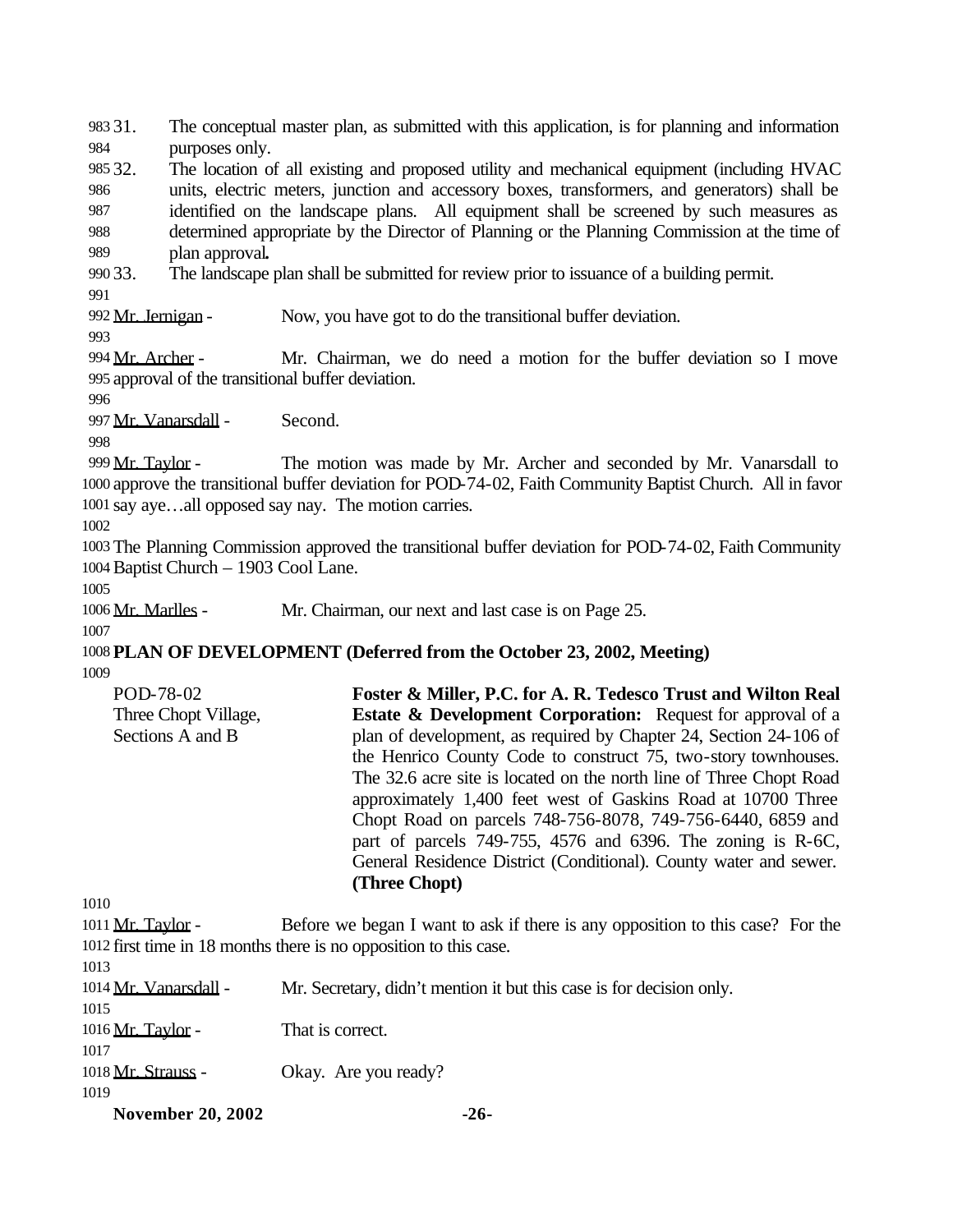1020 Mr. Taylor - But there is no opposition.

 Mr. Strauss - So noted. Thank you, Mr. Chairman. As you may recall this plan of development was deferred at the last meeting in order to let the applicant meet with the neighbors to discuss the various issues that were raised at the last meeting. The decision of this Commission was to allow a deferral so that the neighbors could present their questions relating to road improvements, buffers, construction phasing and site development. And then the case would be called this morning for decision only.

 During this interim staff held a meeting with the applicant and several representatives from the reviewing agencies including Public Works and Traffic. These agencies continue to recommend approval of the revised POD. The applicant also flagged and then the walked the proposed buffers with the neighbors and that was on November 11, 2002, I believe the Commissioner, Mr. Taylor, was also at that meeting. There was a meeting also on November 12 where the revised plan was reviewed in detail with the neighbors. The revised plan has some improvements, such as revised grading, which eliminated one retaining wall along the buffer to the west along Greenaire Woods, and it lowers the height of the other retaining walls to a maximum of five feet - from the original 10 feet. The results of discussion with the neighbors regarding the construction phasing and the submittal of a Phase 1 landscape plan to be submitted early in the process, will allow participation of the neighbors in deciding how the buffer along Three Chopt Road would look.

 So, this constitutes the basis of the two additional conditions, which we handed out in the addendum. A condition regarding retaining walls and a condition regarding the Phase 1 landscaping to be approved by this Commission. So, with that, staff can recommend approval of this plan of development. And, I'll be happy to answer any questions you may have.

| <b>November 20, 2002</b>       | $-27-$                                                                             |
|--------------------------------|------------------------------------------------------------------------------------|
| 1066 Mr. Taylor -              | I'll keep it brief. But before I go on I would like to thank the neighbors and the |
| 1065                           |                                                                                    |
| 1064 Mr. Marlles -             | I would keep it brief, Mr. Chairman.                                               |
| 1063                           |                                                                                    |
| 1062 Mr. Vanarsdall -          | No we don't have to hear from anybody.                                             |
| 1061                           |                                                                                    |
| 1060 Mr. Taylor -              | Mr. Marlles, in this particular case is it appropriate to make comments?           |
| 1059 Mr. Vanarsdall -          | We don't need to hear from the applicant.                                          |
| 1058                           |                                                                                    |
| 1057 Ms. Ware -                | Decision only                                                                      |
| 1056                           |                                                                                    |
| 1055 Mr. Jernigan -            | For decision only.                                                                 |
| 1054                           |                                                                                    |
| 1053 care to make any comment? |                                                                                    |
| 1052 Mr. Taylor -              | Are there any questions or comments by the Commission? Would the applicant         |
| 1050 deadline date.<br>1051    |                                                                                    |
| 1049 Mr. Strauss -             | The plan materials was the same that was originally submitted prior to             |
| 1048                           |                                                                                    |
|                                | 1047 Nos. 40 and 41 do we have to waive the time limits for those?                 |
| 1046 <u>Mr. Taylor</u> -       | Mr. Strauss, the first question I have for the conditions on the addendum          |
|                                |                                                                                    |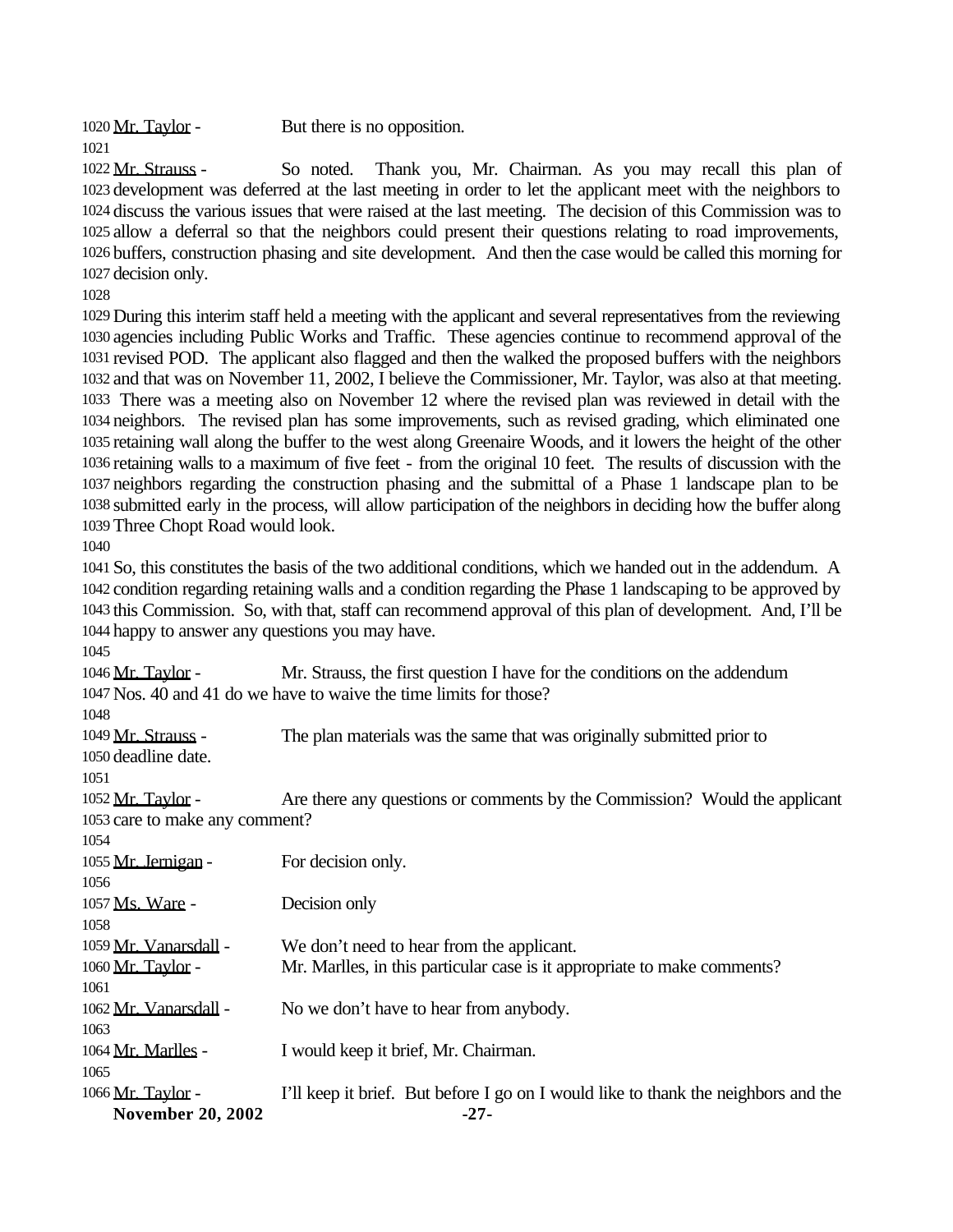staff and the developer for their efforts to get us to where we are today. This is truly been a very tough site to develop. We have been working on it now for several years. It's challenging with its many environmental, topographical and engineering problems including wetlands, trash, debris, as well as significant geological problems. I wanted to acknowledge the efforts or the neighbors to point out the many constraints that needed to be considered. They were helpful in enumerating a lot of conditions that needed to be considered reviewed and solutions resolved. And in doing that, I just want to acknowledge the efforts by the developers to respond to the site constraints and work with the staff and the neighbors to resolve them. Also, the efforts by the various staff that had a hand in this - and that's the entire staff, including the wetland folks who had a rather large roll in it because they worked with the developer and helped the developers along, helped the neighbors along to the point that I think now everybody understands the sensitivity of the site and the requirements of the site. And I think it has been a good solid professional effort on everybody's part and I think the plans for this village have improved considerable over a period of time as we reviewed it, and reviewed it, and reviewed it. And I want to thank all of the people for their hard work and diligent effort. And with that, I am delighted to recommend approval of POD-78-02, Three Chopt Village, in addition to the standard conditions for developments of this type, additional conditions No. 9 Amended and Nos. 23 through 39 and Nos. 40 and 41 as listed on the addendum.

Mr. Vanarsdall - Second.

1087 Mr. Taylor - The motion was made by Mr. Taylor and seconded by Mr. Vanarsdall. All in favor say aye…all opposed nay. There being no opposition, POD-78-02, Three Chopt Village is approved.

 The Planning Commission approved POD-78-02, Three Chopt Village, Sections A and B, subject to the standard conditions attached to these minutes for developments of this type, the annotations on the plan and the following additional conditions:

 9. **AMENDED** - A detailed landscaping plan shall be submitted to the Planning Office for review and Planning Commission approval prior to the issuance of any occupancy permits.

 23. The subdivision plat for Three Chopt Village, Section A shall be recorded before any occupancy permits are issued.

 24. The right-of-way for widening of Three Chopt Road as shown on approved plans shall be dedicated to the County prior to any occupancy permits being issued. The right-of-way dedication plat and any other required information shall be submitted to the County Real Property Agent at least sixty (60) days prior to requesting occupancy permits.

 25. The easements for drainage and utilities as shown on approved plans shall be granted to the County in a form acceptable to the County Attorney prior to any occupancy permits being issued. The easement plats and any other required information shall be submitted to the County

Real Property Agent at least sixty (60) days prior to requesting occupancy permits.

 26. The limits and elevations of the 100-year frequency flood shall be conspicuously noted on the plan "Limits of 100 Year Floodplain." In addition, the delineated 100-year floodplain must be labeled "Variable Width Drainage and Utility Easement." The easement shall be granted to the County prior to the issuance of any occupancy permits.

 27. The developer shall provide fire hydrants as required by the Department of Public Utilities and Division of Fire.

### **November 20, 2002 -28-** 28. The proffers approved as a part of zoning case C-49C-00 shall be incorporated in this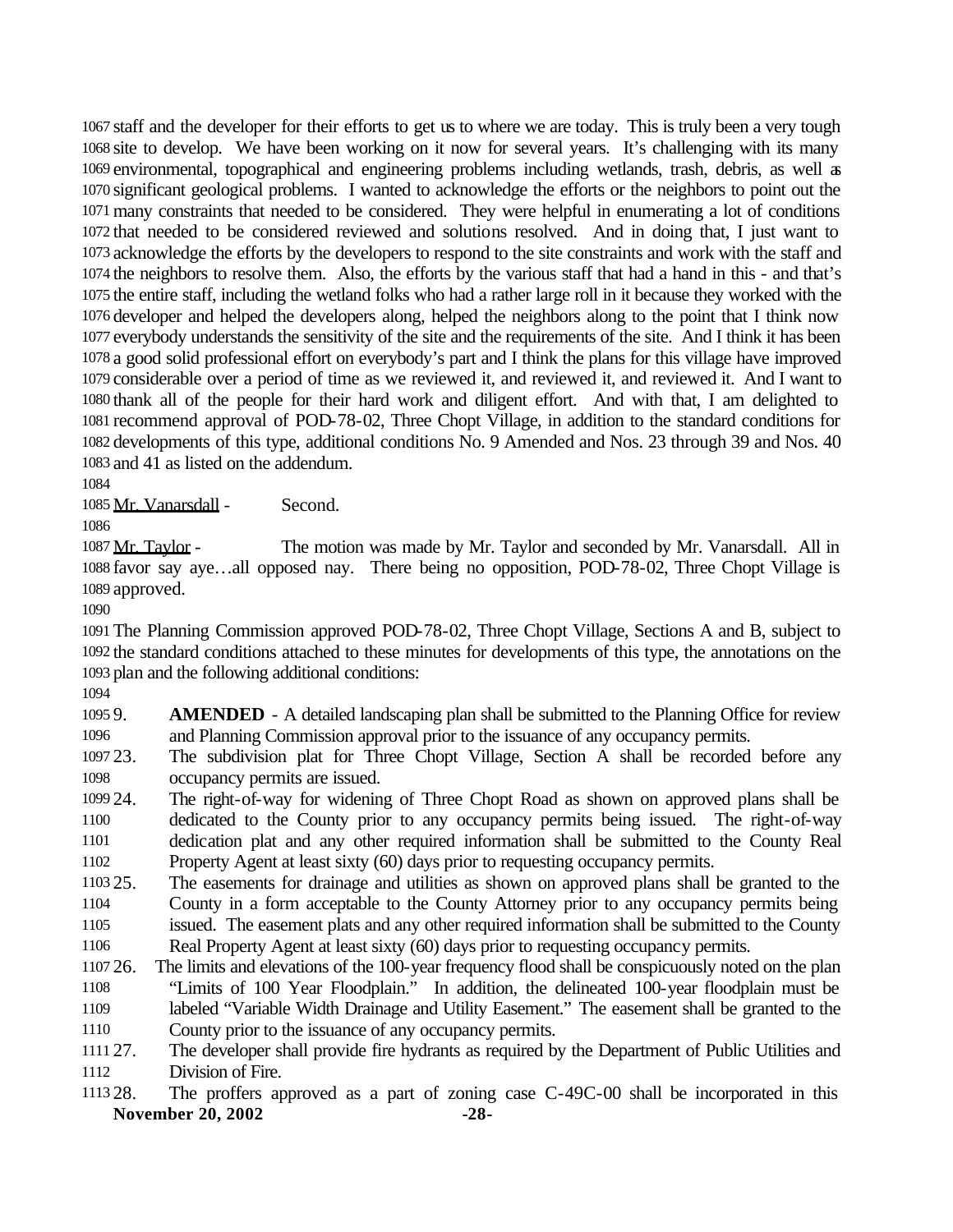| 1114     | approval.                                                                                                      |
|----------|----------------------------------------------------------------------------------------------------------------|
| 1115 29. | Any necessary off-site drainage and/or water and sewer easements must be obtained in a form                    |
| 1116     | acceptable to the County Attorney prior to final approval of the construction plans.                           |
| 1117 30. | Deviations from County standards for pavement, curb or curb and gutter design shall be                         |
| 1118     | approved by the County Engineer prior to final approval of the construction plans by the                       |
| 1119     | Department of Public Works.                                                                                    |
| 1120 31. | The pavement shall be of an SM-2A type and shall be constructed in accordance with County                      |
| 1121     | standard and specifications. The developer shall post a defect bond for all pavement with the                  |
| 1122     | Planning Office - the exact type, amount and implementation shall be determined by the Director                |
| 1123     | of Planning, to protect the interest of the members of the Homeowners Association. The bond                    |
| 1124     | shall become effective as of the date that the Homeowners Association assumes responsibility                   |
| 1125     | for the common areas.                                                                                          |
| 1126 32. | Storm water retention, based on the 50-10 concept, shall be incorporated into the drainage                     |
| 1127     | plans.                                                                                                         |
| 1128 33. | Insurance Services Office (ISO) calculations must be included with the plans and contracts and                 |
| 1129     | must be approved by the Department of Public Utilities prior to the issuance of a building                     |
| 1130     | permit.                                                                                                        |
| 1131 34. | Approval of the construction plans by the Department of Public Works does not establish the                    |
| 1132     | curb and gutter elevations along the Henrico County maintained right-of-way. The elevations                    |
| 1133     | will be set by Henrico County.                                                                                 |
| 1134 35. | The owners shall not begin clearing of the site until the following conditions have been met:                  |
| 1135     |                                                                                                                |
| 1136     | The site engineer shall conspicuously illustrate on the plan of development or subdivision<br>a.               |
| 1137     | construction plan and the Erosion and Sediment Control Plan, the limits of the areas to                        |
| 1138     | be cleared and the methods of protecting the required buffer areas. The location of                            |
| 1139     | utility lines, drainage structures and easements shall be shown.                                               |
| 1140     | After the Erosion and Sediment Control Plan has been approved but prior to any<br>b.                           |
| 1141     | clearing or grading operations of the site, the owner shall have the limits of clearing                        |
| 1142     | delineated with approved methods such as flagging, silt fencing or temporary fencing.                          |
| 1143     | The site engineer shall certify in writing to the owner that the limits of clearing have been<br>$\mathbf{c}.$ |
| 1144     | staked in accordance with the approved plans. A copy of this letter shall be sent to the                       |
| 1145     | Planning Office and the Department of Public Works.                                                            |
| 1146     | The owner shall be responsible for the protection of the buffer areas and for<br>d.                            |
| 1147     | replanting and/or supplemental planting and other necessary improvements to the buffer                         |
| 1148     | as may be appropriate or required to correct problems. The details shall be included on                        |
| 1149     | the landscape plans for approval.                                                                              |
| 1150 36. | The location of all existing and proposed utility and mechanical equipment (including HVAC                     |
| 1151     | units, electric meters, junction and accessory boxes, transformers, and generators) shall be                   |
| 1152     | identified on the landscape plans. All equipment shall be screened by such measures as                         |
| 1153     | determined appropriate by the Director of Planning or the Planning Commission at the time of                   |
| 1154     | plan approval.                                                                                                 |
| 1155 37. | The developer and/or builder will provide privacy fences at the rear of all townhouse units in                 |
| 1156     | Section A, Block Q and Block P.                                                                                |
| 1157 38. | The applicant shall submit final subdivision plans for review prior to approval and signature of               |
| 1158     | the final construction plans.                                                                                  |
| 1159 39. | The location and height of all retaining walls will be shown on the Final Construction plans for               |
| 1160     | signature. Retaining walls shall be constructed of concrete, masonry or block, unless an                       |
|          | <b>November 20, 2002</b><br>$-29-$                                                                             |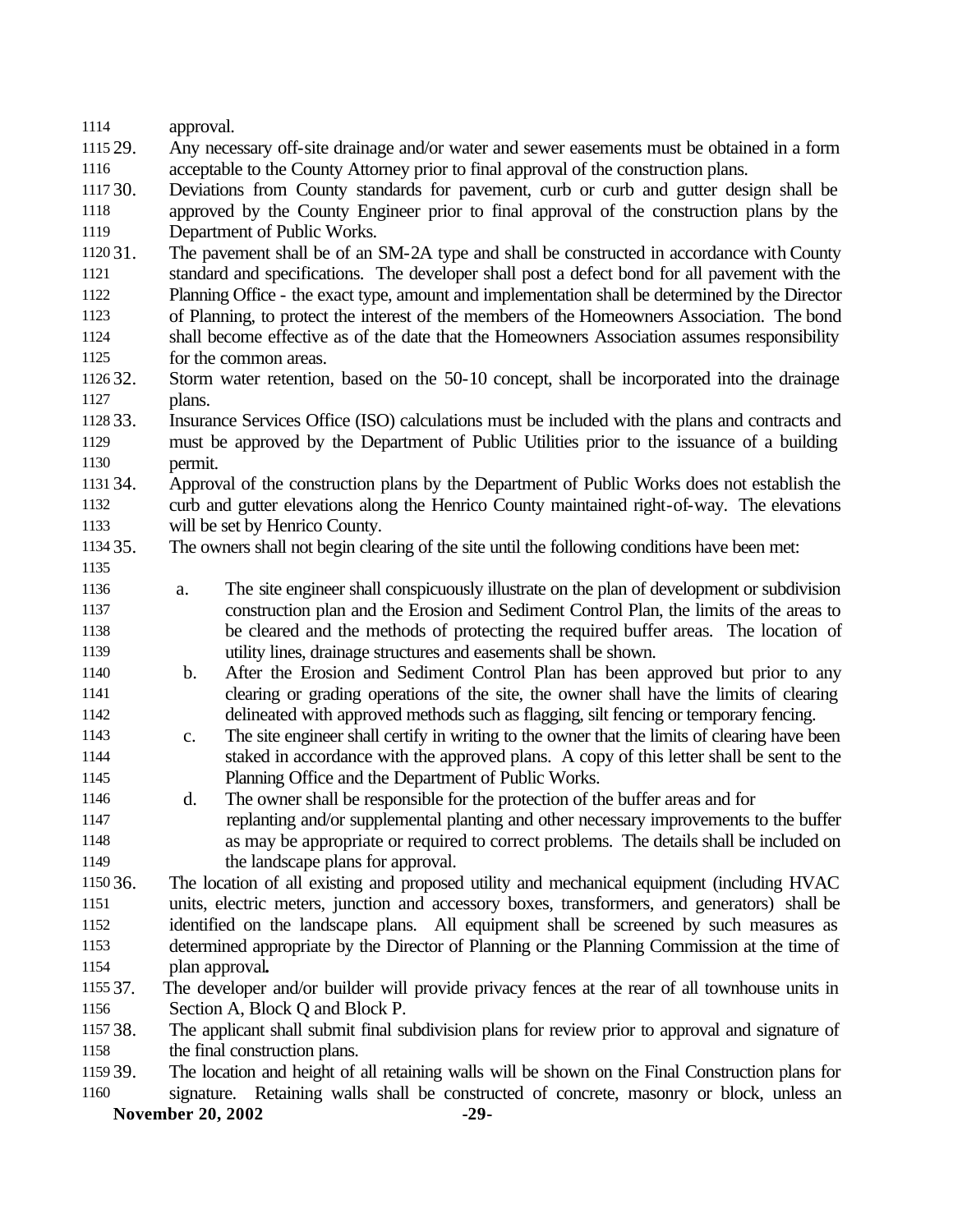alternative material (such as landscape timber) is approved by the Director.

 40. The owner and/or developer shall submit a Phase One Landscape Plan for staff review and Planning Commission approval. The Phase One area submitted for approval shall include the western entrance and adjacent buffers along Three Chopt Road.

 Mr. Marlles - Mr. Chairman, the last item is the approval of minutes for the October 23, 2002, meeting.

1169 Mr. Taylor - I have looked those over and I will move approval of the minutes.

1171 Mr. Archer - Mr. Chairman, excuse me, but I have one correction before you do that.

1173  $Mr. Taylor$ - All right. On Page 61, Line 2491 reads "the plan has passed mustard." I think it should be "muster." And on Page 62, Line 2536 the last words in that line should be ""has been done." That's all that I have.

1177 Mr. Taylor - Are there any other questions to the minutes? Can we have a motion to approve the minutes?

1180 Mr. Archer - So move, Mr. Chairman.

Mr. Vanarsdall - Second.

1184 Mr. Taylor - The motion was made by Mr. Archer and seconded by Mr. Vanarsdall to approve the October 23, 2002, minutes. All in favor say aye…all opposed say nay. The motion carries.

 The Planning Commission approved the minutes for the October 23, 2002, Planning Commission minutes.

1191 Mr. Taylor - Gentlemen, before we adjourn our Secretary has a few comments.

1193 Mr. Marlles - Mr. Chairman and members of the Commission, I just wanted to update you on the meeting that the Board had last night with the Henrico Delegation to the General Assembly. This is an annual meeting that the Board has where the County's legislative package is presented to the members of the General Assembly representing Henrico. I did want to point out that there were two particular issues that were discussed. One having to do with manufactured housing and let me just mention real briefly the issue there. Over the last couple of years there have been bills proposed in the General Assembly that, to simplify it, would allow manufactured housing in any residential zoning district. The Board basically wanted the General Assembly members to know that Henrico does oppose that type of legislation.

 The second item had to do with a concern, actually it was a proposal by the Virginia Department of Housing & Community Development proposing some amendments to the State Building Code which among other things would have taken out the current space requirements per person for bedrooms in single-family dwellings. The concern being that one of the complaints that we are seeing occur with greater frequency is a problem involving large numbers of people occupying single-family dwellings.

**November 20, 2002 -30-**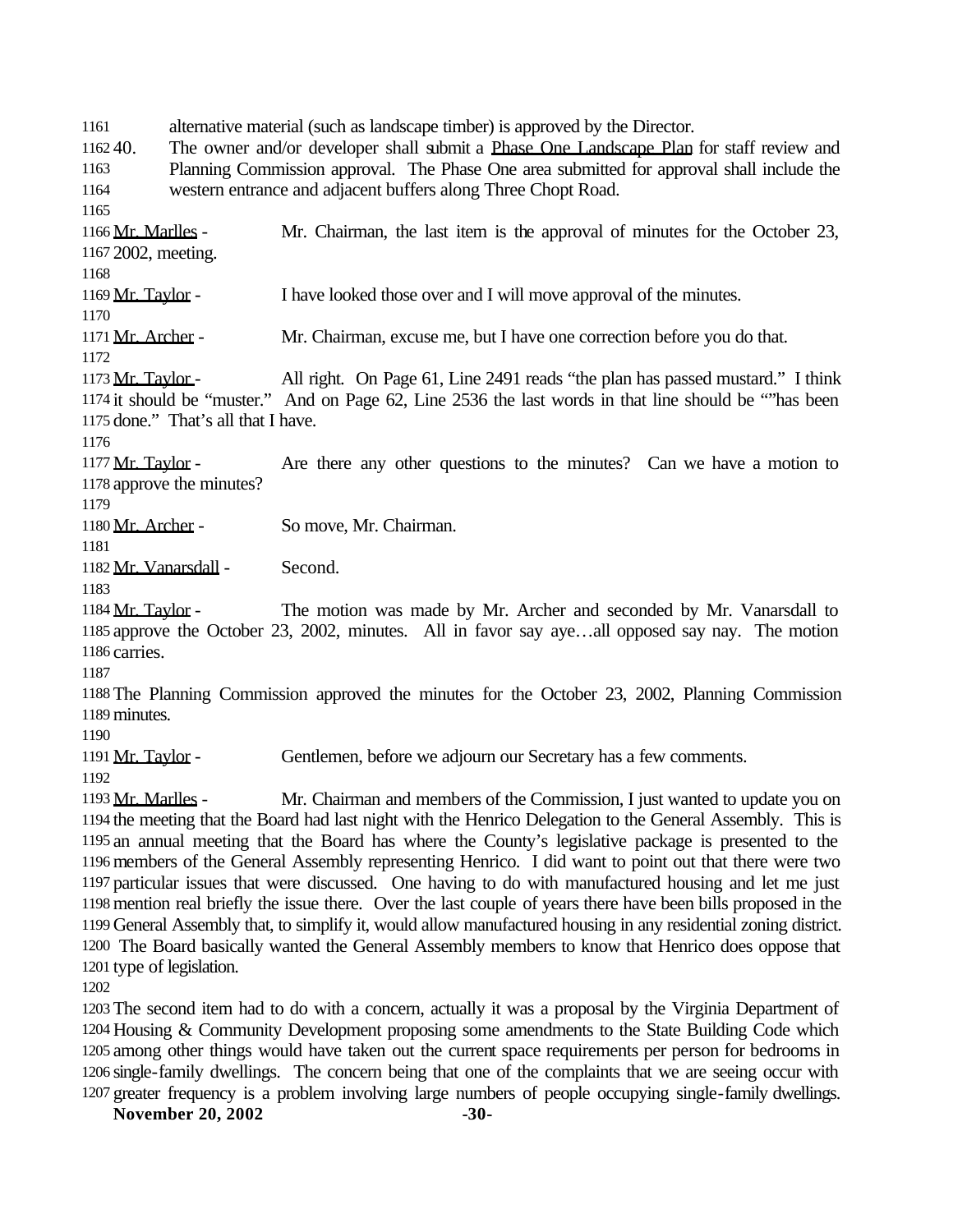And these particular space requirements that are currently in the building code are one of the few tools that local government (unintelligible) have to deal with that particular issue. The Board was basically lobbying the members of the General Assembly, helping to get their assistance on not deleting those provisions from the State Building Code. But those are two of the number of items but those were two special items I think that do impact on land use and I do want to make the Commission aware of those positions that the County is taking.

1215 Mr. Vanarsdall - Thank you, John. And I want to add... You said that there were two many people in a single-family dwelling?

Mr. Marlles - Yes, sir.

1220 Mr. Vanarsdall - Well this has come up before and there are no certain number of people that can live in a house, is it?

Mr. Marlles - That's correct.

1225 Mr. Vanarsdall - And the Fairfax's County Board of Supervisors, a lady, I think she is in the General Assembly now, she has a very long last name. She brought that up and the way they presented was just for, a local way to remember is you don't sleep in the kitchen. And they were trying to pin down bedroom. But, who says you can't sleep on a sofa so they were saying. They didn't get very far with that.

1231 Mr. Marlles - It is a problem particularly for our inspectors because, as you just pointed out Mr. Vanarsdall, our definition of family basically does not put any restrictions on the number of individuals that can live in a single-family dwelling as long as they are living as a single housekeeping unit. The inspectors, and I don't know how many of the Commissioners are aware of this, do not have the authority to actually enter a dwelling. So, it's sometime very hard to prove whether a group of individuals living in a structure are family members or whether they are renting out rooms. That's one of the issues. It's not just the definition of family that perhaps need to be tightened, up it's the fact that from an enforcement standpoint inspectors just can't get into a dwelling to confirm that the violation exist.

1241 Mr. Vanarsdall - One of the things that concerned them was the more people in the house the more vehicles are out.

Mr. Marlles - Yes, sir.

1246 Mr. Vanarsdall - And there is no restriction on how many vehicles you can have but if you start parking in your neighbor's yards and driveways that's when it becomes a problem. And the other thing, on the manufactured homes, the morning papers said that the real term is "mobile home." The way I understand that is if you have a lot in your neighborhood and you want to put it on there, there's no restriction.

1252 Mr. Marlles - There is are no restrictions other than it has to comply with the same restrictions or regulations that apply to single-family dwellings, site built housing.

**November 20, 2002 -31-**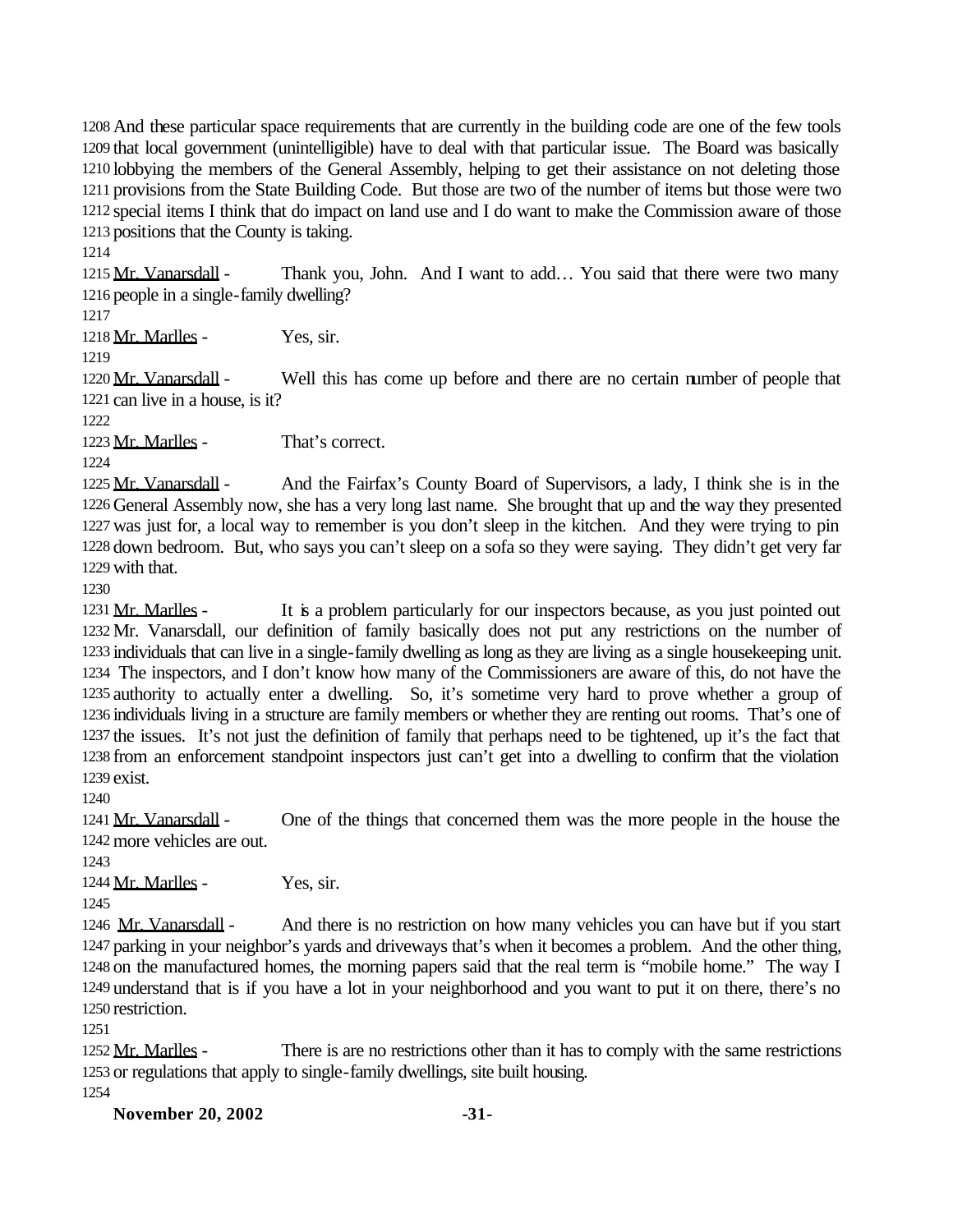| 1255 Mr. Vanarsdall -                         | So, we could get in on the foundations and stuff like that.                   |
|-----------------------------------------------|-------------------------------------------------------------------------------|
| 1256                                          |                                                                               |
| 1257 Mr. Marlles -                            | Yes, sir.                                                                     |
| 1258                                          |                                                                               |
| 1259 Mr. Vanarsdall -                         | Okay. That's good enough.                                                     |
| 1260                                          |                                                                               |
| 1261 Mr. Jernigan -                           | So, if you have proffers in a subdivision now that each house has to have a   |
| 1262 brick finish then they can't use skirts. |                                                                               |
| 1263                                          |                                                                               |
| 1264 Mr. Marlles -                            | That's correct. The same thing with minimum finished floor requirements would |
| 1265 also apply.                              |                                                                               |
| 1266                                          |                                                                               |
| 1267 Mr. Vanarsdall -                         | I wonder how the homeowner's covenants would apply.                           |
| 1268                                          |                                                                               |

 Mr. Marlles - Well, the current draft bill that was introduced at the last session of the General Assembly that is supposed to be carried over indicates that any private covenants or restrictions or conditions would also apply as long as they don't have the affect of prohibiting manufactured housing from those districts. If this bill gets approved by the General Assembly, I think there are some sections of it that will really have to be tested in Court before we really know how they apply. But, again, those are two land use issues that I do want to make the Commission aware of and the Board has taken a very strong position on both of them.

1277 Mr. Vanarsdall - That's good to know. Thank you.

1279 Mr. Taylor - In that context, does manufactured housing apply to modular type units that can be incorporated within a frame that are now being used in some localities? In other words, they are entire units but they are meant to be set up collectively, so they are really relatively high-quality strong product but they are within an overall complex.

1284 Mr. Marlles - There are distinctions between what is defined as a manufactured house, a modular house and a mobile home. A manufactured house is basically a mobile home that complies with Federal standards that were adopted in 1976. Mobile homes on the other hand are basically similar but they were built according to an earlier construction code basically were manufactured prior to 1976. Modular homes or modular houses are built on wood joist or trusses and they actually comply with the BOCA Code. They may be manufactured in a factory but they still have to comply with the uniformed statewide building code. So those are the major differences between the three. Mobile homes with a permanent chassis prior to 1976, manufactured homes are built on a permanent chassis built to a code that was adopted in 1976 and after and modular houses are built to the BOCA code on wooden trusses or joist and are not on a permanent chassis. Each of those are distinct, and it is very confusing. It has taken a lot of explanation before we've been able to get those three things straight. 

But, what I would also say to the Commission, there are white papers that I can share with you on both the overcrowded issue in single-family dwellings as well as the manufactured housing issue and I'll be glad to send those out to the Commission. They have been sent out to the Board. 

1300 Mr. Taylor - That actually might be educational and, absent objections from the Commission, I would ask you to do that for the Commission.

**November 20, 2002 -32-**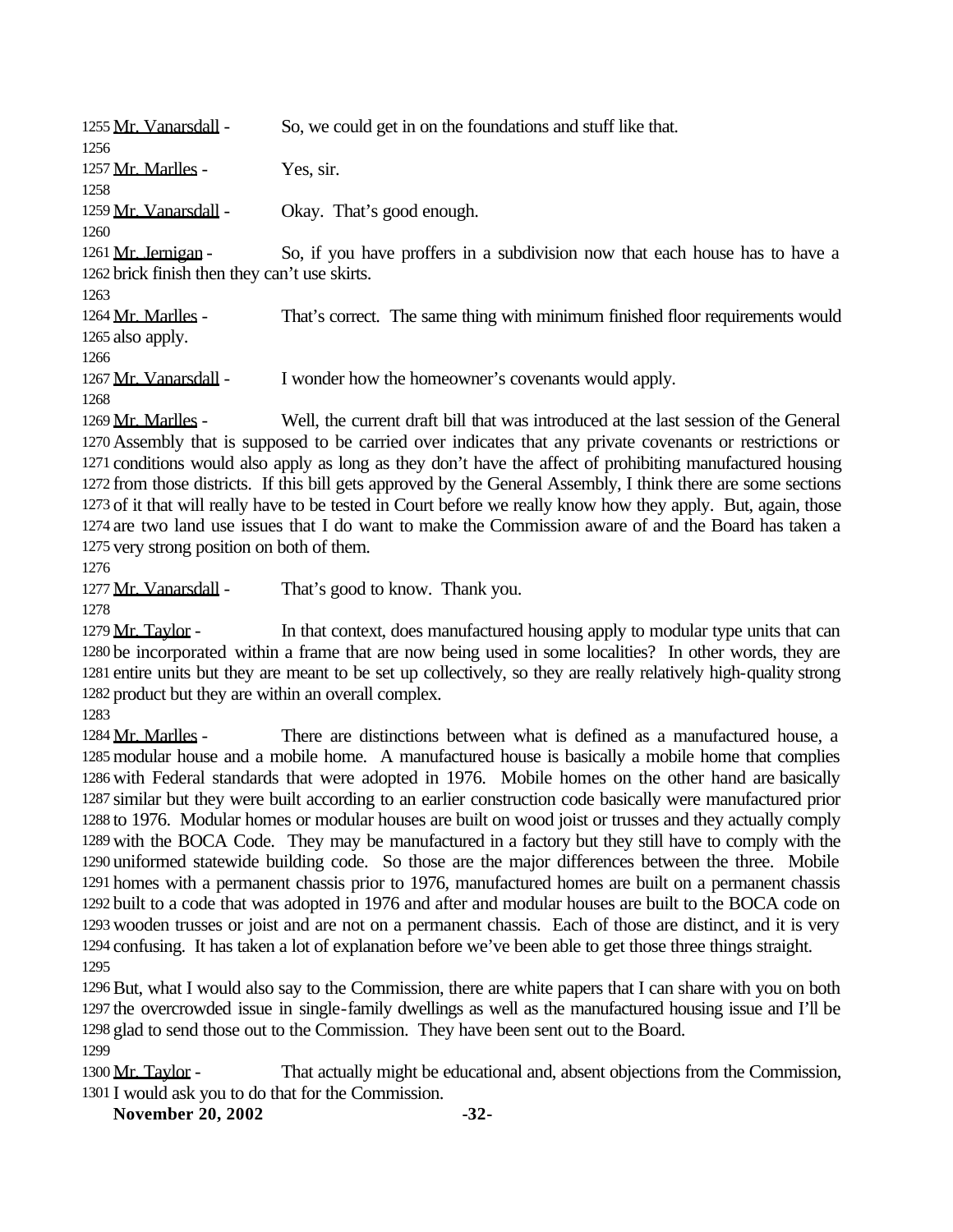| 1302                                                                                              |                                                                     |  |
|---------------------------------------------------------------------------------------------------|---------------------------------------------------------------------|--|
| 1303 Mr. Marlles -                                                                                | Sure, I'll be glad to. That's all I have, Mr. Chairman.             |  |
| 1304                                                                                              |                                                                     |  |
| 1305 Mr. Taylor -                                                                                 | All right, Mr. Secretary, then I guess we need a motion to adjourn. |  |
| 1306                                                                                              |                                                                     |  |
| 1307 Mr. Vanarsdall -                                                                             | I move we adjourn.                                                  |  |
| 1308                                                                                              |                                                                     |  |
| 1309 Mr. Archer -                                                                                 | I second Mr. Vanarsdall's motion.                                   |  |
| 1310                                                                                              |                                                                     |  |
| 1311 <u>Mr. Taylor</u> -                                                                          | The motion was made by Mr. Archer and seconded by Mr. Vanarsdall to |  |
| 1312 adjourn. All in favor say ayeall opposed say nay. There being no opposition, this meeting is |                                                                     |  |
| 1313 adjourned at 10:22 a.m. The motion carries.                                                  |                                                                     |  |
| 1314                                                                                              |                                                                     |  |